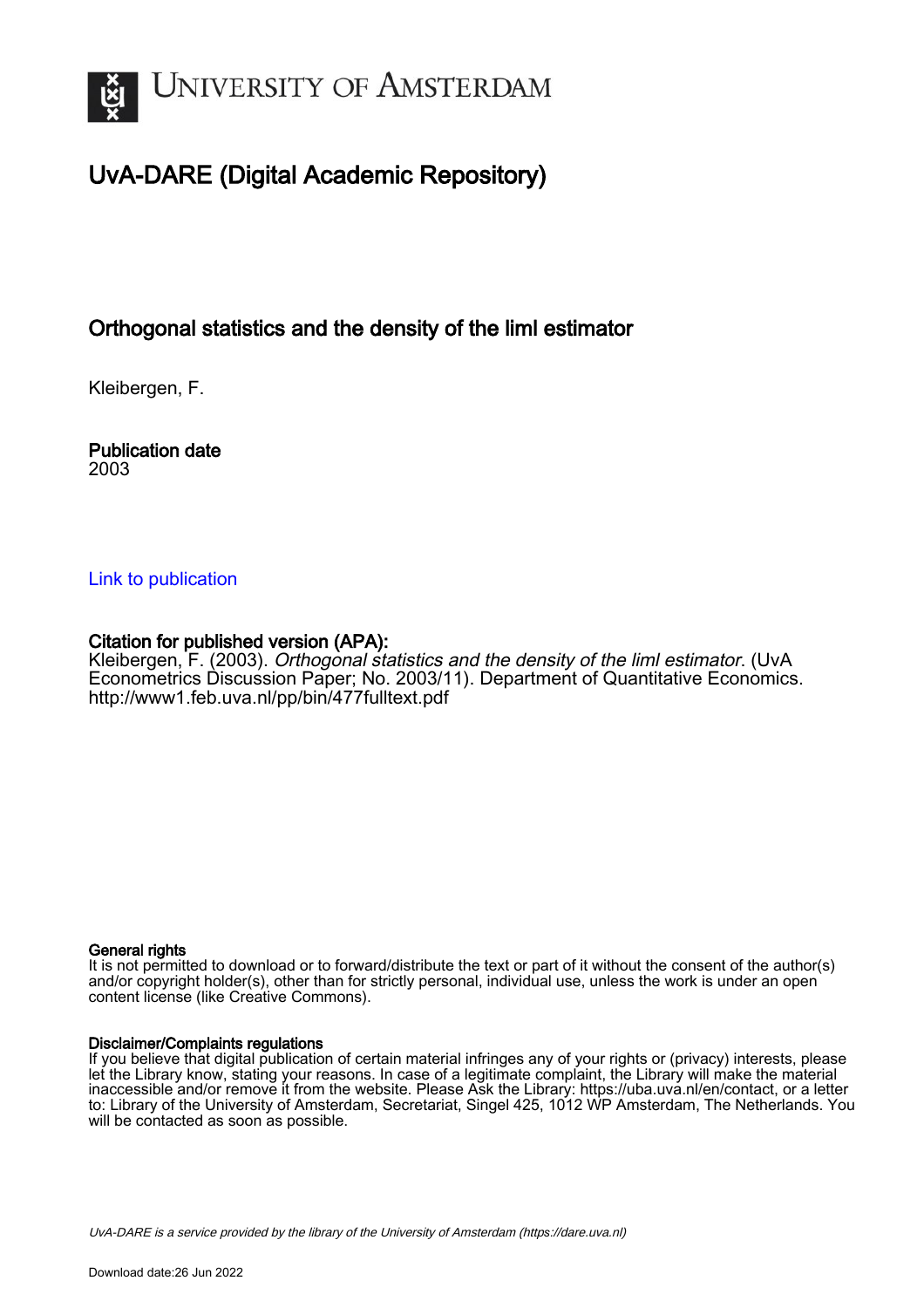

Discussion Paper: 2003/11

# Orthogonal statistics and the density of the liml estimator

Frank Kleibergen

**www.fee.uva.nl/ke/UvA-Econometrics**

Department of Quantitative Economics Faculty of Economics and Econometrics Universiteit van Amsterdam Roetersstraat 11 1018 WB AMSTERDAM The Netherlands



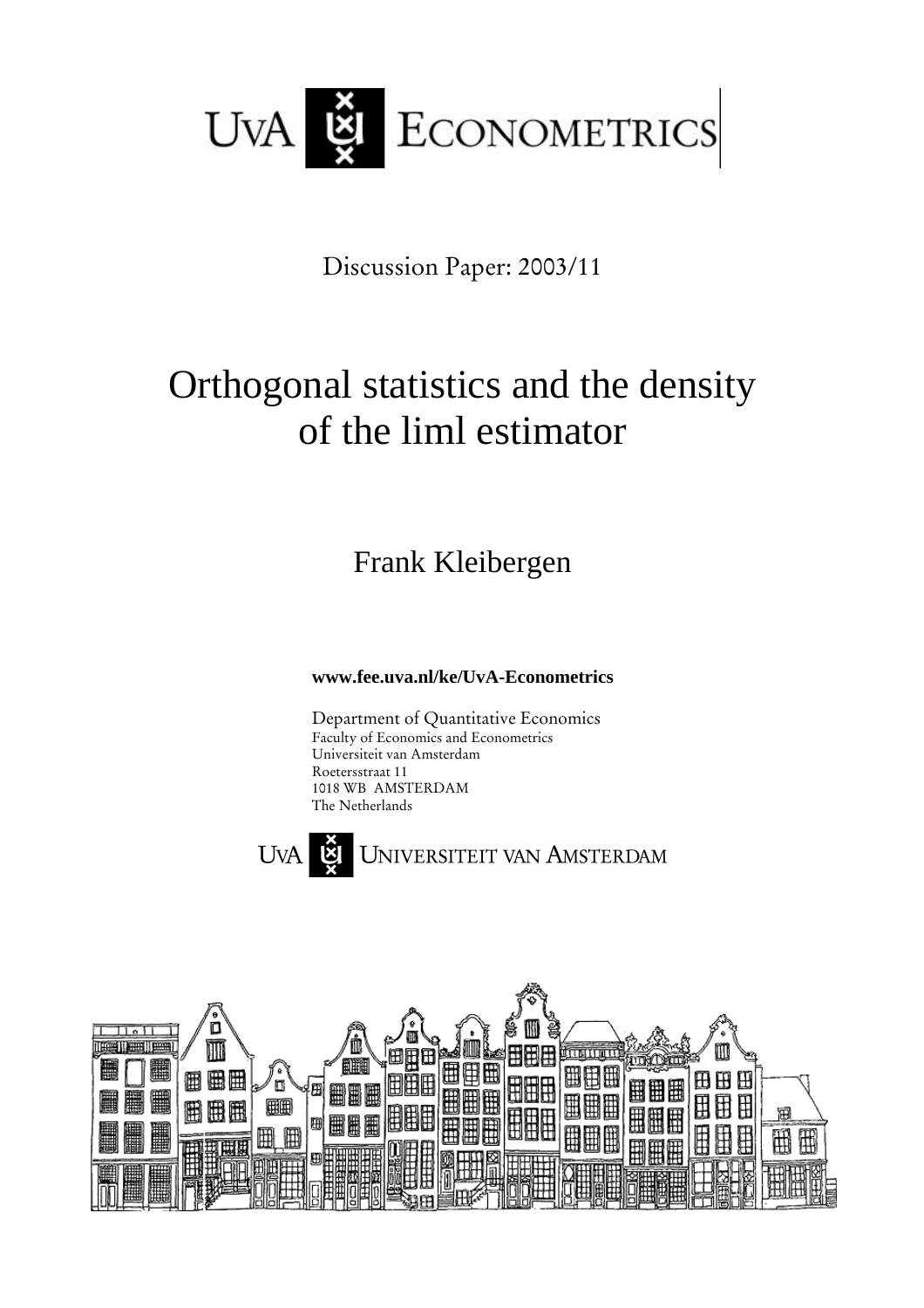## Orthogonal Statistics and the Density of the LIML estimator

Frank Kleibergen∗†

Brown University and University of Amsterdam

#### Abstract

We show that orthogonalization is helpful for constructing densities of maximum likelihood estimators. We therefore use an orthogonal specification of the reduced form of the instrumental variables regression model to obtain an approximation of the density of the limited information maximum likelihood estimator. The approximation consists of a single infinite sum and is less involved than the expression of the true density. In comparisons with the sampling density the approximation is shown to be accurate indicating the validity of its construction.

### 1 Introduction

Orthogonal parameters have information matrices that are block-diagonal. Orthogonalizing parameters therefore removes dependence between their estimators, see e.g. Cox and Reid (1987). The resulting orthogonal estimators converge more rapidly and under less restrictive assumptions to their limiting distributions. Despite its appealing properties, orthogonalization is not commonly applied since it is often difficult to obtain an orthogonal specification of the econometric model of interest. Orthogonal specifications do, however, exist for some commonly used econometric models. Lancaster (2002) develops orthogonal specifications for panel data models. Kleibergen (2002) and Moreira (2003) obtain orthogonal statistics for the linear instrumental variables (IV) regression model. Their statistics converge to a pre-specified limiting distribution under a much wider set of conditions than the statistics that have been used traditionally. This further illustrates the power of orthogonalization.

Alongside its importance for the convergence of statistics that test hypothezes, as in  $e.g.$ Kleibergen (2002) and Moreira (2003), we show that orthogonalization can be helpful for constructing densities of maximum likelihood estimators (mles). We therefore use an orthogonal

<sup>∗</sup>I thank the editor, the co-editor and two anonymous referees for helpful comments and suggestions. The research documented in this article is partly funded by the NWO Vernieuwingsimpuls research grant "Empirical Comparison of Economic Models".

<sup>†</sup>Department of Economics, Brown University, Box B, Providence, RI 02912, United States, Email: Frank Kleibergen@brown.edu, and Department of Quantitative Economics, University of Amsterdam, Roetersstraat 11, 1018 WB Amsterdam, The Netherlands. Homepage: http://www.fee.uva.nl/ke/kleibergen.htm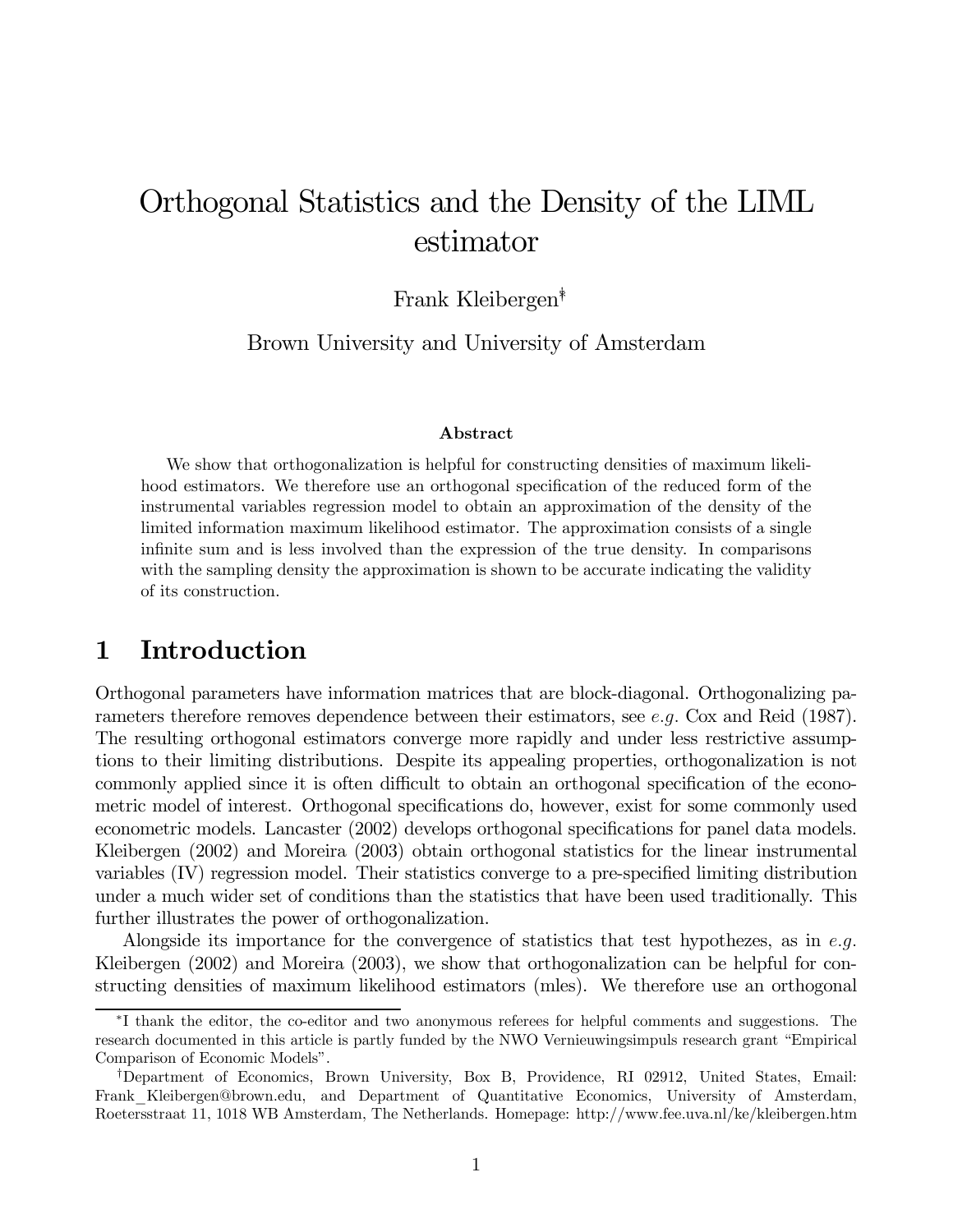specification of the instrumental variables (IV) regression model to obtain an expression for the density of the limited information maximum likelihood (liml) estimator. Mariano and Sawa (1972) construct the marginal density of the liml estimator by integrating over the mles of the remaining (covariance) parameters. The orthogonal statistics simplify the integration because integrating over an orthogonal statistic is identical to conditioning on a zero value of it with respect to the construction of the density of the liml estimator. Since conditioning is less involved then integration, we obtain a less complicated expression for the density of the liml estimator than Mariano and Sawa (1972). The orthogonal specification is, however, for the reduced form specification of the IV regression model. The extension to the structural form makes the density an approximation of the density of the liml estimator. The approximation is exact in case of a reasonably large number of observations. The approximate expression of the density of the liml estimator is therefore comparable to that of the limlk estimator of Anderson  $et.$  al. (1982). It does have a less involved expression since it consists of a single infinite sum while the density of the limlk estimator consists of a double infinite sum. We show that our expression for the density of the liml estimator is an accurate approximation of the sampling density of the liml estimator for a number of data generating processes that cover the cases of invalid, weak and strong instruments. We also use the expression of the density of the liml estimator to illustrate its sensitivity to the quality of the instruments.

The paper is organized as follows. In the second section, we discuss the IV regression model and its orthogonal statistics. In the third section, we show that the information matrix of the orthogonal parameters is block-diagonal and obtain the approximation of the density of the liml estimator. In the fourth section, we illustrate the sensitivity to the quality of the instruments. The fifth section concludes.

Throughout the paper:  $vec(A)$  stands for the column vectorization of the matrix A such that, when  $A = (a_1 \cdots a_N)$ ,  $\text{vec}(A) = (a'_1 \cdots a'_N)'$ ,  $I_T$  is the  $T \times T$  identity matrix and  $e_{i,m}$  is the *i*-th column of  $I_m$ ,  $P_X = X(X'X)^{-1}X'$  and  $M_X = I_T - P_X$  for a full rank  $T \times k$  dimensional matrix  $X$ .

### 2 Instrumental Variables Regression Model

The IV regression model in structural form can be represented as a limited information simultaneous equation model, see e.g. Hausman (1983),

$$
y = X\beta + \varepsilon X = Z\Pi + V,
$$
 (1)

where y is a  $T \times 1$  vector of endogenous variables and Z is a  $T \times k$  matrix of pre-determined exogenous variables (or instruments). The  $T \times m$  matrix X may contain endogenous as well as exogenous explanatory variables. The latter are assumed to be columns of  $Z$  as well and  $m \leq k$ . If interest is restricted to those elements of the parameter vector  $\beta$  that relate to the endogenous explanatory variables, the instruments in  $Z$  might be separated into two parts. For expository purposes we only consider the case that  $X$  just consists of endogenous variables. We assume the rows of  $(\varepsilon V)$  to be independently normally distributed with zero mean; we denote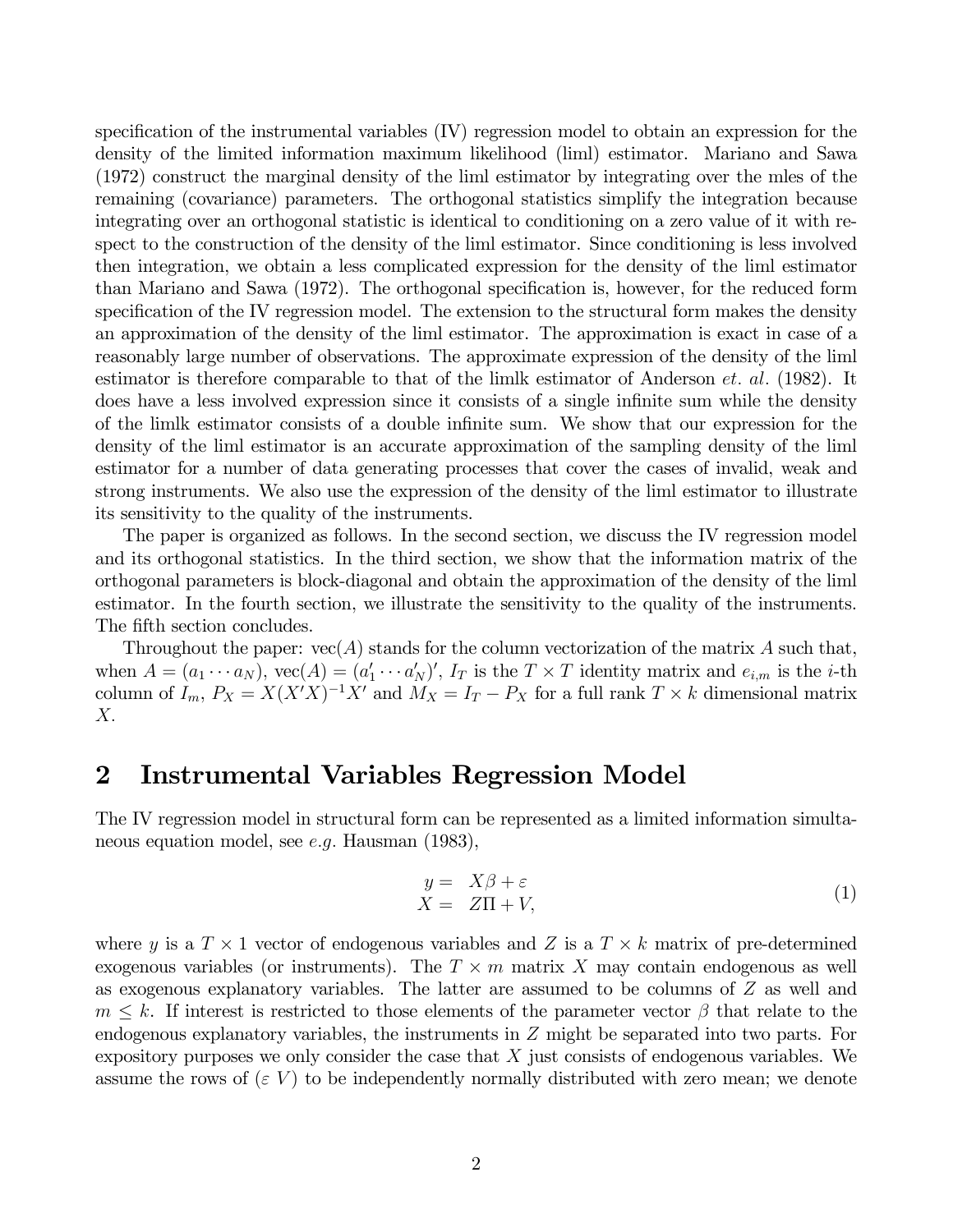the  $(m+1) \times (m+1)$  covariance matrix by  $\Sigma$ ,

$$
\Sigma = \text{var}\left(\begin{array}{c} \varepsilon_t \\ V_t \end{array}\right) = \left(\begin{array}{cc} \sigma_{\varepsilon\varepsilon} & \Sigma_{\varepsilon V} \\ \Sigma_{V\varepsilon} & \Sigma_{VV} \end{array}\right). \tag{2}
$$

Substituting the reduced form equation for X into the structural equation for  $y$  gives the nonlinearly restricted reduced form specification

$$
(Y X) = Z \Pi B + (u V), \tag{3}
$$

where  $B = (\beta I_m)$ ,  $u = \varepsilon + V\beta$  and, hence,  $(u V)$  has covariance matrix

$$
\Omega = \text{var}\left(\begin{array}{c} u_t \\ V_t \end{array}\right) = \left(\begin{array}{cc} \omega_{uu} & \Omega_{uV} \\ \Omega_{Vu} & \Omega_{VV} \end{array}\right) = \left(\begin{array}{c} e'_{1,m+1} \\ B \end{array}\right)' \Sigma \left(\begin{array}{c} e'_{1,m+1} \\ B \end{array}\right). \tag{4}
$$

The unrestricted reduced form of the model expresses each endogenous variable as a linear function of the exogenous variables and is given by

$$
(y X) = Z\Phi + (u V), \tag{5}
$$

where  $\Phi : k \times (m+1)$ . It is assumed that  $k \geq m$  so that the structural parameter vector  $\beta$ is identified by the order condition. The degree of over-identification is equal to  $k - m$ . The parameter  $\beta$  is identified if and only if rank $(\Pi) = m$ .

Orthogonal Specification The parameter matrix ΠB of the restricted reduced form has a rank value equal to m while the rank value of  $\Phi$  equals  $m+1$ . The IV regression model is therefore a reduced rank regression model, see e.g. Reinsel and Velu (1998). The rank value of a matrix can be reflected by a singular value decomposition (SVD), see e.g. Golub and van Loan (1989). We use the SVD to decompose the matrix of "t-values",  $\hat{\Theta} = (Z'Z)^{\frac{1}{2}} \hat{\Phi} \Omega^{-\frac{1}{2}}$ , of the least squares estimator of  $\Phi$ ,  $\hat{\Phi} = (Z'Z)^{-1}Z'(y\ X)$ , into two orthogonal components of which one is just a function of the mles of  $\beta$  and  $\Pi$ .

**Theorem 1** Given  $\Omega$ , the matrix of t-values  $\hat{\Theta}$  has the orthogonal specification

$$
\hat{\Theta} = \hat{\Gamma}\hat{D} + \hat{\Gamma}_{\perp}\hat{\lambda}\hat{D}_{\perp},\tag{6}
$$

where  $\hat{\Gamma}$  is a unrestricted  $k \times m$  matrix,  $\hat{\lambda}$  is a unrestricted  $(k-m) \times 1$  vector and  $\hat{D}$  is a  $m \times (m+1)$ matrix that is such that  $\hat{D} = (\hat{\delta} I_m)$  for a  $m \times 1$  vector  $\hat{\delta}$ . The  $k \times (k - m)$  and  $1 \times (m + 1)$  $matrices \hat{\Gamma}_{\perp}$  and  $\hat{D}_{\perp}$  are such that  $\hat{\Gamma}^{\prime}\hat{\Gamma}_{\perp} \equiv 0$ ,  $\hat{\Gamma}^{\prime}_{\perp}\hat{\Gamma}_{\perp} \equiv I_{k-m}$  and  $\hat{D}\hat{D}^{\prime}_{\perp} \equiv 0$ ,  $\hat{D}_{\perp}\hat{D}^{\prime}_{\perp} \equiv 1$ . The relationship between  $\hat{\Theta}$  and  $(\hat{\Gamma}, \hat{\delta}, \hat{\lambda})$  is invertible because  $\hat{\Gamma}_{\perp}$  and  $\hat{D}_{\perp}$  are functions of just  $\hat{\Gamma}$  and  $\hat{\delta}$  resp..

When  $\hat{\lambda}$  equals zero, we obtain the mles of the parameters of the restricted reduced form so

$$
\hat{\Gamma}\hat{D} = (Z'Z)^{\frac{1}{2}}\hat{\Pi}\hat{B}\Omega^{-\frac{1}{2}}\tag{7}
$$

with  $\hat{B} = (\hat{\beta} I_{m-1})$  and  $\hat{\beta}$ ,  $\hat{\Pi}$  are the mles of  $\beta$ ,  $\Pi$  resp.. Hence,  $\hat{\Gamma} = (Z'Z)^{\frac{1}{2}} \hat{\Pi} \hat{B} \Omega_V$  and  $\hat{\delta} =$  $(\hat{B}\Omega_V)^{-1}\hat{B}\omega_u$ , with  $\Omega^{-\frac{1}{2}} = (\omega_u \Omega_V)$  and  $\omega_u$  and  $\Omega_V$  a  $(m+1) \times 1$  vector and  $(m+1) \times m$  matrix.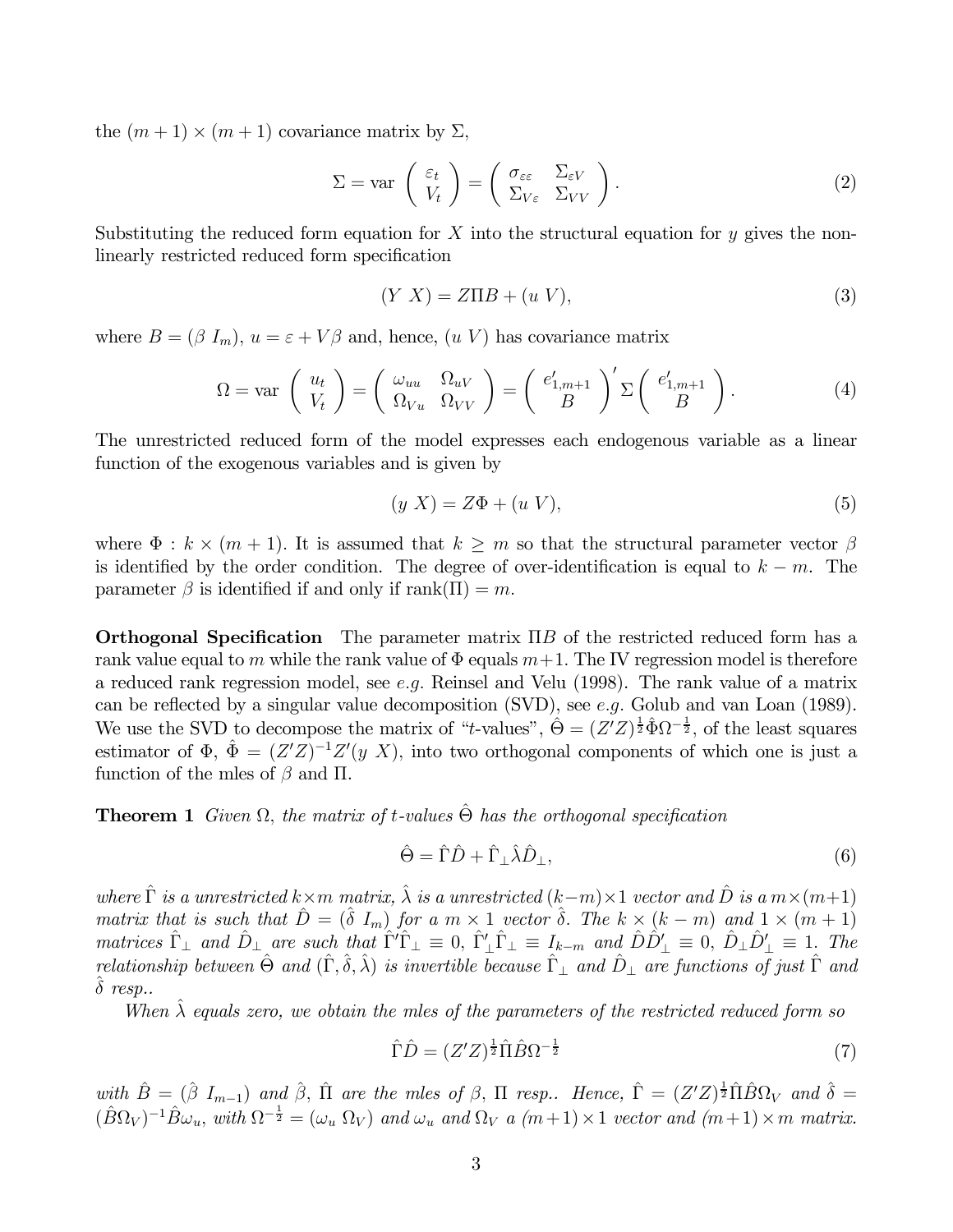#### **Proof.** see Appendix A.  $\blacksquare$

The orthogonal specification from Theorem 1 is motivated by the manner in which the liml estimator is obtained from the concentrated log-likelihood, see e.g. Hausman (1983),

$$
\ln \mathcal{L}(\beta | y, X, Z) = \frac{1}{2} T \log |1 - \eta|,
$$
\n(8)

where  $\eta = \frac{(y - X\beta)'P_Z(y - X\beta)}{(y - X\beta)'(y - X\beta)}$ . Since the concentrated log-likelihood of  $\beta$  is a monotonic decreasing function of  $\eta$ , maximizing with respect to  $\beta$  is identical to finding the minimal value of  $\eta$ ,

$$
\hat{\eta} = \min_{\beta} \left[ \frac{(y - X\beta)' P_Z(y - X\beta)}{(y - X\beta)'(y - X\beta)} \right],\tag{9}
$$

which is identical to solving the eigenvalue problem,

$$
|\eta(y X)'(y X) - (y X)'P_Z(y X)| = 0 \Leftrightarrow
$$
  

$$
|\eta(\hat{\Omega} + \frac{1}{T-k}(y X)'P_Z(y X)) - \frac{1}{T-k}(y X)'P_Z(y X)| = 0.
$$
 (10)

with  $\hat{\Omega} = \frac{1}{T-k} (y X)' M_Z(y X)$ . The liml estimator results from the eigenvector associated with the smallest eigenvalue since this (orthonormal) eigenvector equals  $(1 - \hat{\beta}')'(1 + \hat{\beta}'\hat{\beta})^{-\frac{1}{2}}$ . Anderson et. al. (1983) analyze the distribution of the limlk estimator that is obtained when we replace  $\hat{\Omega} + \frac{1}{T-k} (y \ X)' P_Z(y \ X)$  by its expectation  $\Omega + B' \Pi' \left( \frac{Z'Z}{T-k} \right)$  $T-k$  $(E)$  IIB. The specification of  $\hat{\Theta}$  in Theorem 1 results when use  $\Omega$  instead of  $\hat{\Omega} + \frac{1}{T-k} (y \, X)^t P_Z(y \, X)$  since  $\hat{\Theta}' \hat{\Theta} = \Omega^{-\frac{1}{2}} (y \, X)^t P_Z(y \, X) \Omega^{-\frac{1}{2}}$ . The involved covariance matrices therefore differ. This results since the restricted reduced form and structural form are only transformations of one another in case of an unknown covariance matrix. Equation (10) is based on the structural form while Theorem 1 is based on the restricted reduced form with an observed covariance matrix. We show lateron that the density of the mle that results from Theorem 1 approximates the density of the liml estimator when we use a covariance matrix estimator for  $\Omega$  in Theorem 1. For expository purposes, we refrain from doing so from the outset.

### 3 Density of the MLE

We use the orthogonal specification from Theorem 1 to obtain the density of the mle of  $\beta$ . Initially we construct the conditional density of the mle given a known value of  $\Omega$ . To determine the appropriate value of  $\Omega$  that we should use in this conditional density, we introduce a covariance matrix estimator for  $\Omega$ . With this value of  $\Omega$ , the resulting density function accurately approximates the sampling density of the liml estimator. An extensive literature exists about the density of the liml estimator, see e.g. Mariano and Sawa  $(1972)$ , Phillips  $(1983)$  and Anderson et. al. (1982). We obtain an expression for the density of the liml estimator in an alternative manner by using properties that result from the orthogonal specification in Theorem 1. The expression of the density of the liml estimator that we obtain is less complicated than the expression of the density of the liml estimator obtained by Mariano and Sawa (1972) and that of the density of the limlk estimator from Anderson et. al. (1982). Our construction of the density of the liml estimator exploits the orthogonality of  $(\hat{\beta}, \hat{\Pi})$  and  $\hat{\lambda}$  which is reflected in their block diagonal information matrix.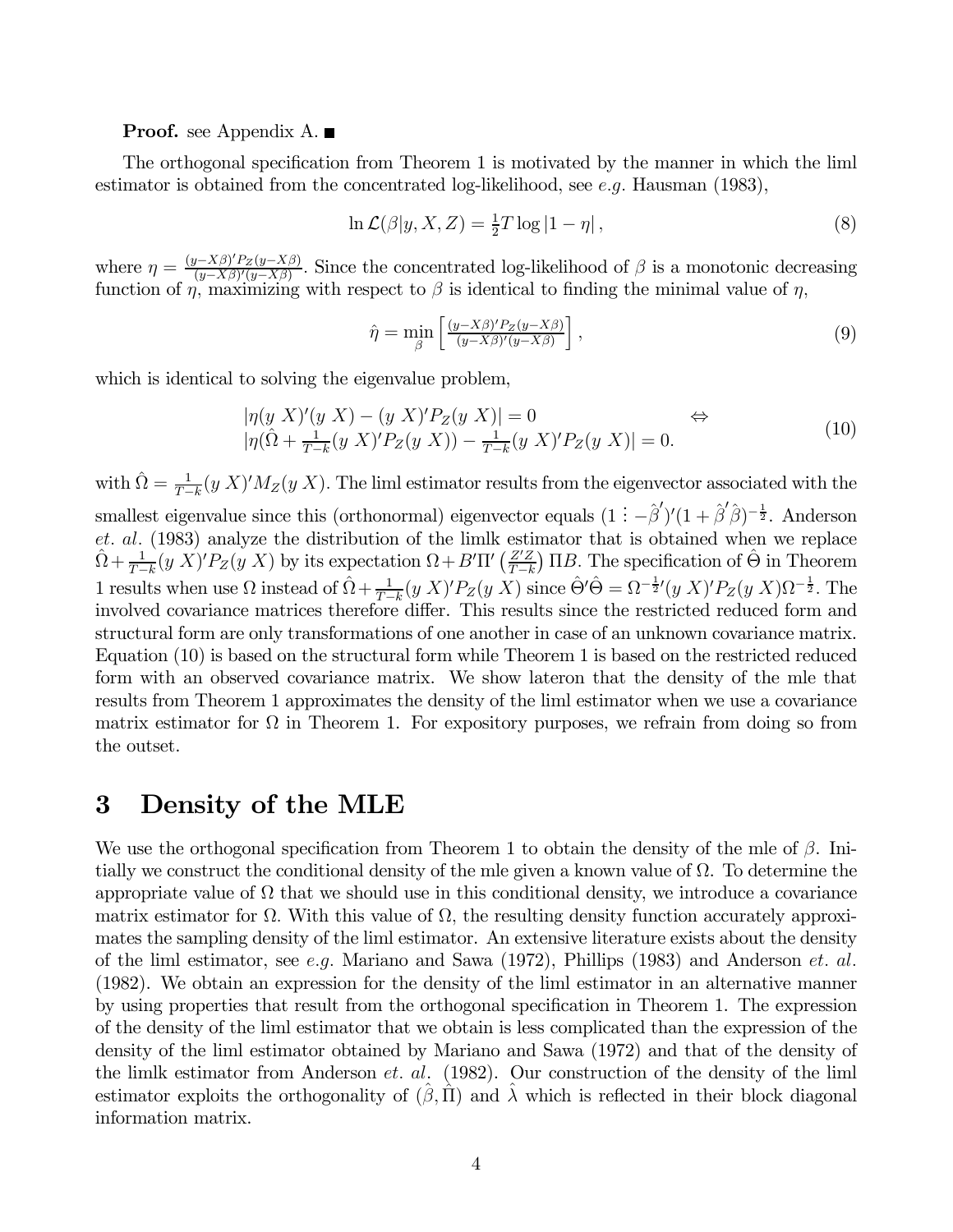**Theorem 2** The information matrix of  $(\beta, \Pi)$  and  $\lambda$  given  $\Omega$  evaluated at  $(\hat{\beta}, \hat{\Pi}, \hat{\lambda})$  is blockdiagonal for every value of  $(\hat{\beta}, \hat{\Pi})$  and  $\hat{\lambda}$ .

#### **Proof.** see Appendix B. ■

Theorem 2 shows that  $(\hat{\beta}, \hat{\Pi})$  and  $\hat{\lambda}$  are globally orthogonal as defined in e.g. Cox and Reid (1987). The global orthogonality results because  $\left(\frac{\partial \text{vec}(\hat{\Theta})}{\partial \hat{\delta}'}\right)$  $\frac{\partial \text{vec}(\hat{\Theta})}{\partial \text{vec}(\hat{\Gamma})'}$  is orthogonal to  $\frac{\partial \text{vec}(\hat{\Theta})}{\partial \hat{\lambda}'},$  where  $(\hat{\delta}, \hat{\Gamma})$  is, given  $\Omega$ , an invertible transformation of  $(\hat{\beta}, \hat{\Pi})$ . Cox and Reid (1987) show that the marginal density of a statistic is accurately approximated by its conditional density given the globally orthogonal statistic. This reasoning remains valid here because we can solve for  $(\delta, \hat{\Gamma})$ from  $\Theta$  without the involvement of  $\lambda$ . Since

$$
\begin{pmatrix}\n\frac{\partial \text{vec}(\hat{\Theta})}{\partial \hat{\delta}'} & \frac{\partial \text{vec}(\hat{\Theta})}{\partial \text{vec}(\hat{\Gamma})'}\n\end{pmatrix}' \text{vec}(\hat{\Theta}) = \left( (e_{1,m+1} \otimes \hat{\Gamma}) + (I_{m+1} \otimes \hat{\Gamma}_{\perp} \hat{\lambda}) \frac{\partial \text{vec}(\hat{D}_{\perp})}{\partial \text{vec}(\hat{\delta})'} \right) :
$$
\n
$$
(\hat{D}' \otimes I_k) + (\hat{D}'_{\perp} \hat{\lambda}' \otimes I_k) \frac{\partial \text{vec}(\hat{\Gamma}_{\perp})}{\partial \text{vec}(\hat{\Gamma})'} \right)' \left[ \left( \hat{D}' \otimes \hat{\Gamma} \right) \text{vec}(I_m) + \left( \hat{D}'_{\perp} \otimes \hat{\Gamma}_{\perp} \right) \hat{\lambda} \right] = \left( \begin{array}{c} \hat{\Gamma}' \hat{\Gamma} \hat{\delta} \\ \text{vec}(\hat{\Gamma} \hat{D} \hat{D}') \end{array} \right), \tag{11}
$$

we obtain  $(\hat{\delta}, \hat{\Gamma})$  from  $\hat{\Theta}$  using the  $m + km$  equations

$$
\begin{pmatrix}\n(e_{1,m+1}\otimes \hat{\Gamma})'\text{vec}(\hat{\Theta}) \\
(\hat{D}'\otimes I_k)' \text{vec}(\hat{\Theta})\n\end{pmatrix} = \begin{pmatrix}\n\hat{\Gamma}'\hat{\Gamma}\hat{\delta} \\
\text{vec}(\hat{\Gamma}\hat{D}\hat{D}')\n\end{pmatrix}\n\Leftrightarrow \hat{\delta} = (\hat{\Gamma}'\hat{\Gamma})^{-1}\hat{\Gamma}'\hat{\Theta}e_{1,m+1} \text{ and } \hat{\Gamma} = \hat{\Theta}\hat{D}'(\hat{D}\hat{D}')^{-1}.
$$
\n(12)

Hence, because all elements that contain  $\hat{\lambda}$  cancel out because of the prevailing orthogonality relationships,  $(\hat{\delta}, \hat{\Gamma})$  results from those values of  $\hat{\Theta}$  for which the implicit value of  $\hat{\lambda}$  is equal to zero  $\hat{\Theta}|_{\hat{\lambda}=0}$ . The set of values of  $\hat{\Theta}$  for which  $\hat{\lambda}=0$  spans a  $(k+1)m$ -dimensional manifold in the space of  $\hat{\Theta}$  which is the  $\mathbb{R}^{k(m+1)}$ . Every value of  $(\hat{\delta}, \hat{\Gamma})$  implies a unique value on this  $(k+1)m$ -dimensional manifold and so the relationship between  $(\tilde{\delta}, \hat{\Gamma})$  and  $\hat{\Theta}|_{\tilde{\lambda}=0}$  is invertible. The marginal density of  $(\hat{\delta}, \hat{\Gamma})$  therefore not only results from integrating over  $\hat{\lambda}$ , see e.g. Hillier and Armstrong (1998) and Tjur (1980), but also from the conditional density of  $(\hat{\delta}, \hat{\Gamma})$  given that  $\lambda = 0$ .

**Theorem 3** The marginal density of  $(\hat{\delta}, \hat{\Gamma})$  equals the conditional density of  $(\hat{\delta}, \hat{\Gamma})$  given that  $\lambda = 0$  and reads

$$
p(\hat{\delta}, \hat{\Gamma}) \propto p(\hat{\delta}, \hat{\Gamma}, \hat{\lambda})|_{\hat{\lambda}=0}
$$
  
 
$$
\propto |\hat{\Gamma}'\hat{\Gamma}|^{\frac{1}{2}}|1 + \hat{\delta}'\hat{\delta}|^{\frac{1}{2}(k-m)} \exp\left[-\frac{1}{2}tr\left((\hat{\Gamma}\hat{D} - \Gamma D\right)'(\hat{\Gamma}\hat{D} - \Gamma D)\right].
$$
 (13)

**Proof.** see Appendix C.

When we transform  $(\hat{\delta}, \hat{\Gamma})$  to  $(\hat{\beta}, \hat{\Pi})$  according to the specification in Theorem 1, we obtain the marginal density of  $(\beta, \Pi)$  for a known value of  $\Omega$  which we state in Theorem 4. In case  $\beta$  is a scalar, we can obtain a closed form expression for the marginal density of  $\hat{\beta}$  for a known value of  $\Omega$  which we also state in Theorem 4.

**Theorem 4 a.** The marginal density of  $(\hat{\beta}, \hat{\Pi})$  given a known value of  $\Omega$  reads

$$
p(\hat{\Pi}, \hat{\beta}) \propto |\hat{B}\Omega^{-1}\hat{B}|^{\frac{1}{2}(k-m)} |\hat{\Pi}'Z'Z\hat{\Pi}|^{\frac{1}{2}} \exp[-\frac{1}{2}tr(\Omega^{-1}\{(\hat{\Pi}\hat{B} - \Pi B)'Z'Z(\hat{\Pi}\hat{B} - \Pi B)\} )].
$$
 (14)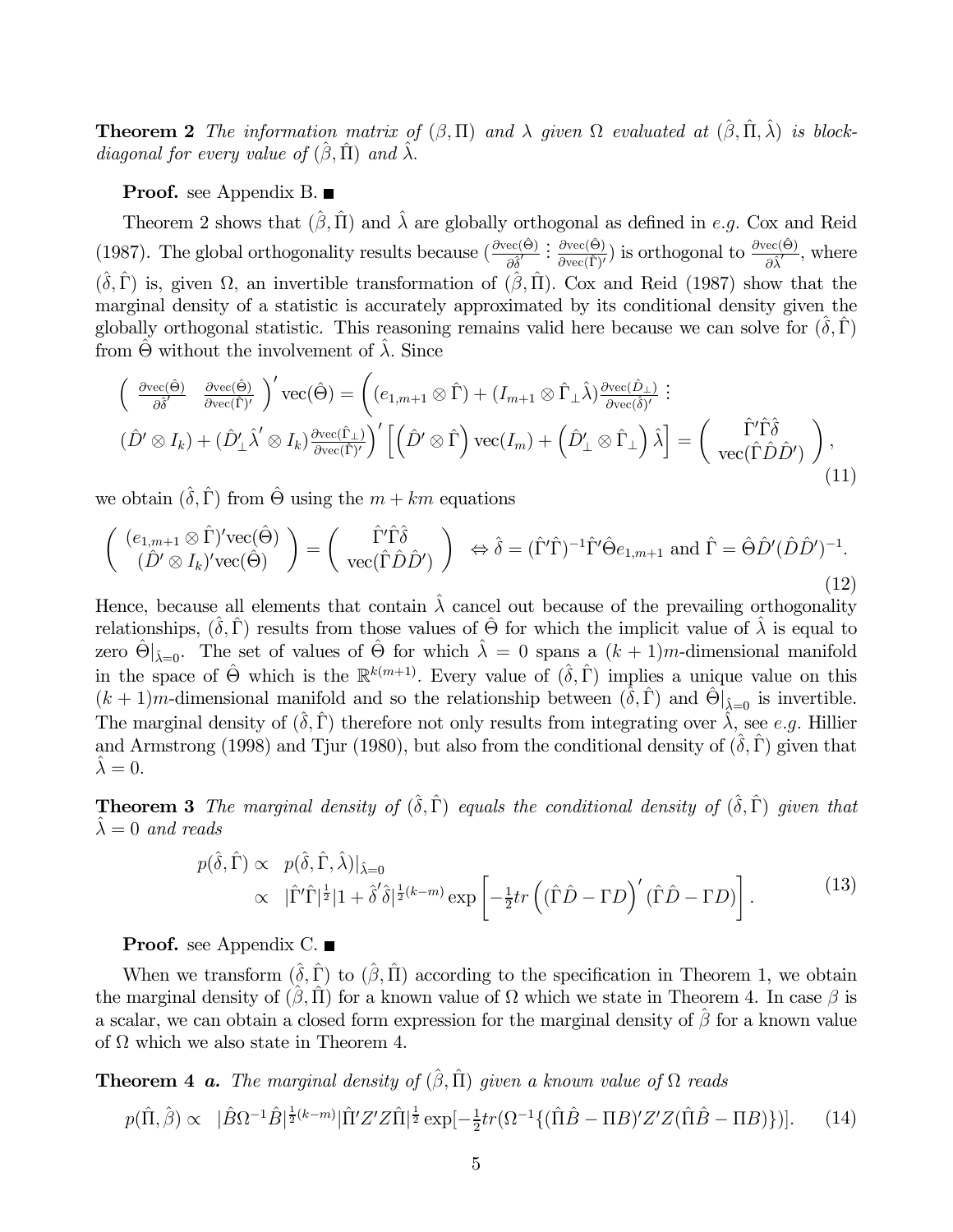**b.** When  $m = 1$ , the marginal density of  $\hat{\beta}$  given a known value of  $\Omega$  reads

$$
p(\hat{\beta}) \propto \exp\left[-\frac{1}{2}tr(\Omega^{-1}B'\Pi'X'X\Pi B)\right] \left|\hat{B}\Omega^{-1}\hat{B}'\right|^{-\frac{1}{2}(m+1)} \n\sum_{j=0}^{\infty} \left(\frac{1}{j!} \left(\frac{(B\Omega^{-1}\hat{B}')^{2}\Pi'X'X\Pi}{2\hat{B}\Omega^{-1}\hat{B}'}\right)^{j} 2^{\frac{1}{2}} \frac{\Gamma(\frac{1}{2}(k+2j+1))}{\Gamma(\frac{1}{2}(k+2j))}\right) \n\propto \exp\left[-\frac{1}{2}tr(\Omega^{-1}B'\Pi'X'X\Pi B)\right] \left|\Omega_{VV}^{-1} + \left(\Omega_{uV}\Omega_{VV}^{-1} - \hat{\beta}'\right)' \Omega_{uu,V}^{-1} \left(\Omega_{uV}\Omega_{VV}^{-1} - \hat{\beta}'\right)\right|^{-\frac{1}{2}(m+1)} \n\sum_{j=0}^{\infty} \left[\left(\frac{\left|\Omega_{VV}^{-1} + \left(\Omega_{uV}\Omega_{VV}^{-1} - \beta'\right)' \Omega_{uu,V}^{-1} \left(\Omega_{uV}\Omega_{VV}^{-1} - \hat{\beta}'\right)\right|^{2}\Pi'X'X\Pi}{2\left|\Omega_{VV}^{-1} + \left(\Omega_{uV}\Omega_{VV}^{-1} - \hat{\beta}'\right)' \Omega_{uu,V}^{-1} \left(\Omega_{uV}\Omega_{VV}^{-1} - \hat{\beta}'\right)\right|}\right)^{j} \frac{\Gamma(\frac{1}{2}(k+2j+1))}{j!\Gamma(\frac{1}{2}(k+2j))}\right]
$$
\n(15)

with  $\Omega_{uu,V} = \Omega_{uu} - \Omega_{uV} \Omega_{VV}^{-1} \Omega_{Vu}.$ 

#### **Proof.** see Appendix D. ■

The joint density of  $\hat{\beta}$  and  $\hat{\Pi}$  is such that neither of their conditional densities belongs to a standard class of densities. We can therefore only construct a closed form expression for the marginal density of  $\hat{\beta}$  when  $m = 2$ . For higher dimensional cases, we can just express the marginal density of  $\hat{\beta}$  as a function of zonal polynomials, see Muirhead (1982). The marginal density of  $\hat{\beta}$  (15) is such that it has, in line with the densities of the liml and limlk estimators, Cauchy tails and therefore infinite mean and variance. The functional form of the density of  $\beta$  consists of a single infinite sum so it is less complicated than the expressions of the liml estimator which consists of a triple infinite sum, see Mariano and Sawa (1972), and that of the limlk estimator which consists of a double infinite sum, see Anderson *et. al.* (1982). The densities in Theorem 4 closely resemble the posteriors of  $(\beta, \Pi)$  and  $\beta$  in Bayesian analysis using the Jeffreys' prior, see Chao and Phillips (2003) and Kleibergen and Zivot (2002).

The marginal density of  $\beta$  (15) is based on a known value of the reduced form covariance matrix  $\Omega$ . The reduced form is equivalent to the structural form when the covariance matrix is unknown. In order to compare the marginal density of  $\hat{\beta}$  with that of liml and limlk, that are based on the structural form, we therefore have to use an estimator of the unknown covariance matrix. When we analyze the joint distribution of  $\hat{\beta}$  and the covariance matrix estimator, we can determine the value of  $\Omega$  that we should use in the marginal density of  $\beta$  (15) in order to compare it with the density functions of liml and limlk. This value of  $\Omega$  is stated in Theorem 5.

**Theorem 5** When  $m=1$  and we use a covariance matrix estimator for  $\Omega$ , the marginal density of  $\beta$  is, for large values of T, T > 25, equal to

$$
p(\hat{\beta}) \propto \left| \hat{B}\hat{\Delta}^{-1}\hat{B}' \right|^{-\frac{1}{2}(m+1)} \sum_{j=0}^{\infty} \left( \frac{1}{j!} \left( \frac{(B\hat{\Delta}^{-1}\hat{B}')^2 \Pi' X' X \Pi}{2\hat{B}\hat{\Delta}^{-1}\hat{B}'} \right)^j 2^{\frac{1}{2}} \frac{\Gamma(\frac{1}{2}(k+2j+1))}{\Gamma(\frac{1}{2}(k+2j))} \right), \tag{16}
$$

with  $\hat{\Delta} = \Omega + B'\Pi'\frac{X'X}{T-k}\Pi B$ .

#### **Proof.** see Appendix E.

The marginal density of  $\hat{\beta}$  in Theorem 5 is, identical to the density of the limlk estimator, an approximation of the density of the liml estimator. The approximation errors converge to zero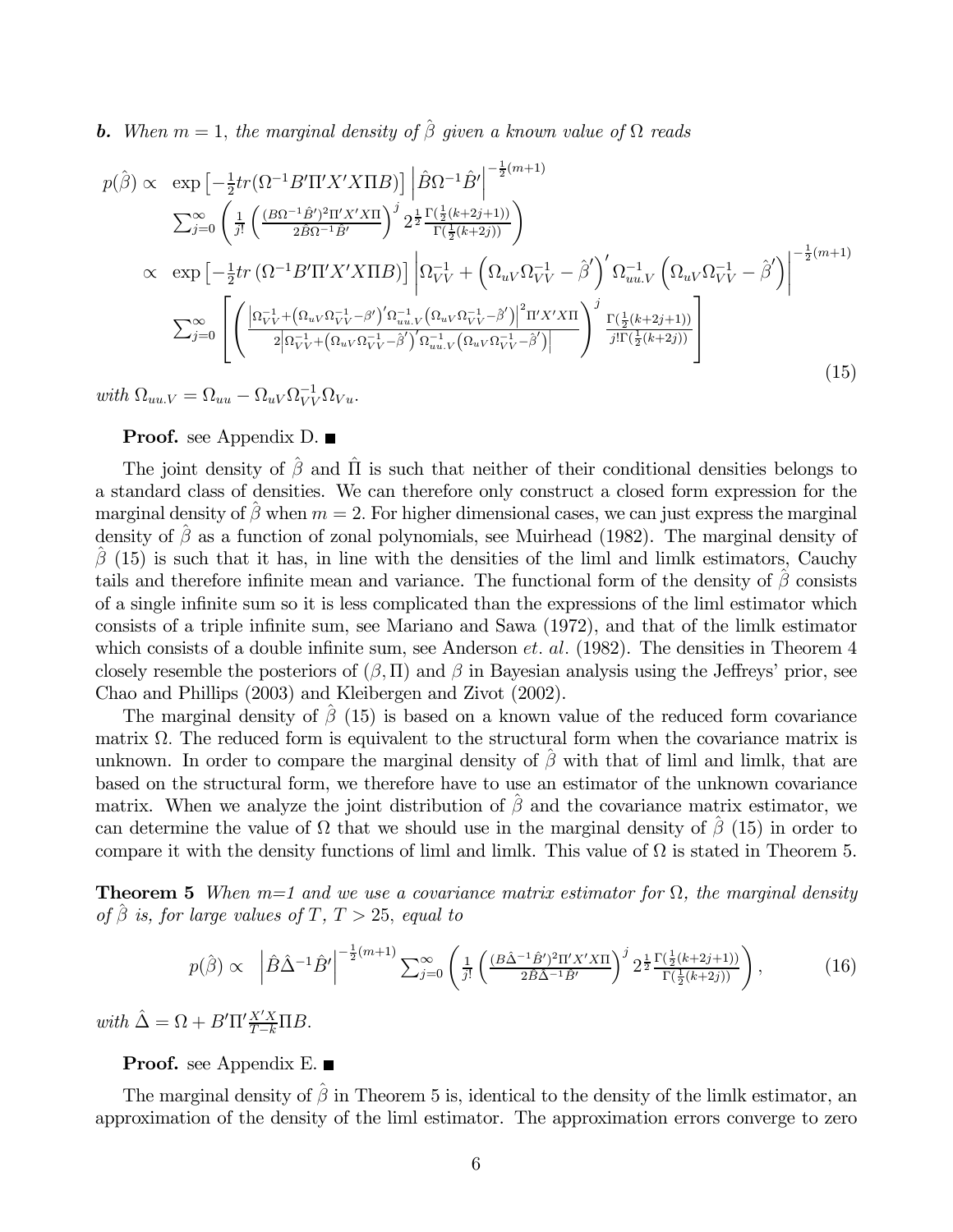

Figure 1: Sampling density of liml estimator (dotted line) and its approximation by (16) (solid line) for  $\pi_{11} = 1$  (left), 0.1 (middle) and 0 (right),  $\Sigma = \begin{pmatrix} 1 \\ 0.99 \end{pmatrix}$ 0.99  $\binom{.99}{1}$  ,  $T = 100, \, \beta = 1, \, k = 5 \, \, {\rm and}$  $Z \sim N(0, I_k \otimes I_T).$ 

for large values of T regardless of the value of the other parameters, *i.e.*  $\Pi$  and  $\Omega$ . The marginal density of  $\beta$  (16) is a Cauchy density when  $\Pi$  equals zero. The tail behavior of (16) remains as that of a Cauchy density for nonzero values of  $\Pi$  so it has no finite mean or variance.

To illustrate the adequacy of the approximation of the density of the liml estimator by (16) and therefore the validity of the manner in which it is constructed, we compare it with the sampling density that results from one million realizations of the liml estimator. Figures 1 and 2 show the sampling density of the liml estimator and its approximation by (16) for different values of  $\Pi$  and  $\Omega$ . The densities in both figures are for values of T, k and  $\beta$  equal to 100, 5 and 1 resp.. All densities use the same  $T \times k$  dimensional matrix of instruments Z that is generated once from a  $N(0, I_k \otimes I_T)$  distribution. The structural form covariance matrix  $\Sigma$  equals  $\begin{pmatrix} 1 \\ 0.99 \end{pmatrix}$ 0.99  $\binom{.99}{1}$ in Figure 1 and  $\binom{1}{0.5}$ 0.5 <sup>1,5</sup> in Figure 2. We specify  $\Pi$  such that only the first element of  $\Pi$ ,  $\pi_{11}$ , can be different from zero. We vary the value of  $\pi_{11}$  to determine if the quality of the approximation depends on the value of Π. Figures 1 and 2 show that the approximation of the density of the liml estimator by (16) is accurate. The approximation reflects the bimodality of the sampling density of the liml estimator and also captures the change of location of the density when the value of  $\pi_{11}$  decreases.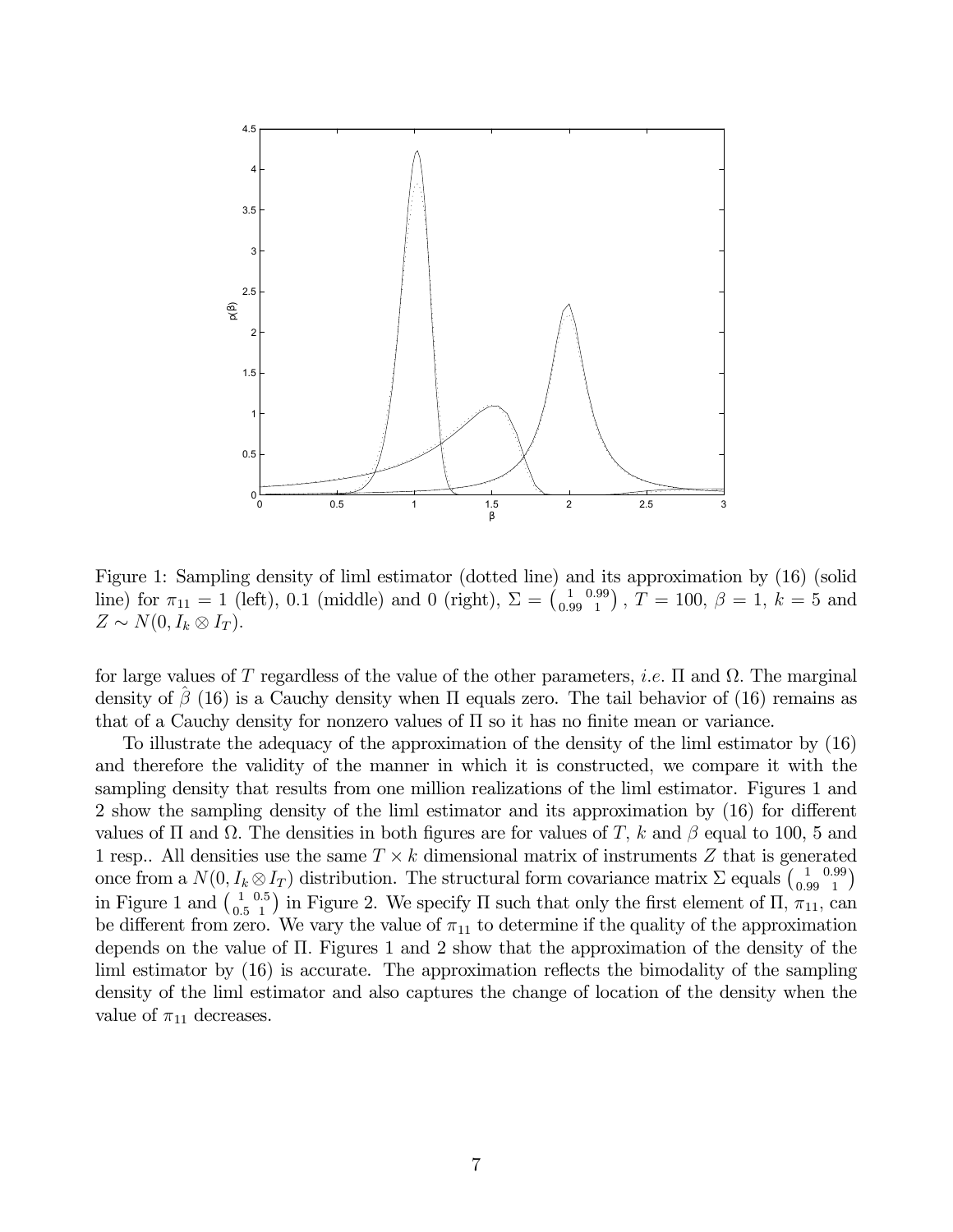

Figure 2: Sampling density of liml estimator (dotted line) and its approximation by (16) (solid line) for  $\pi_{11} = 1$  (left), 0.1 (middle) and 0 (right),  $\Sigma = \begin{pmatrix} 1 \\ 0.5 \end{pmatrix}$ 0.5  $\left( \frac{0.5}{1}\right)$ ,  $\overline{T} = 100, \ \beta = 1, \ k = 5 \text{ and}$  $Z \sim N(0, I_k \otimes I_T).$ 



Figure 3: Density  $\hat{\beta}$ ,  $\pi_1 = 1$  (-), 0.5 (..), 0.25 (-), 0.1 (-.), 0.05 (..), 0.02 (-), 0.01 (-.), 0 (-).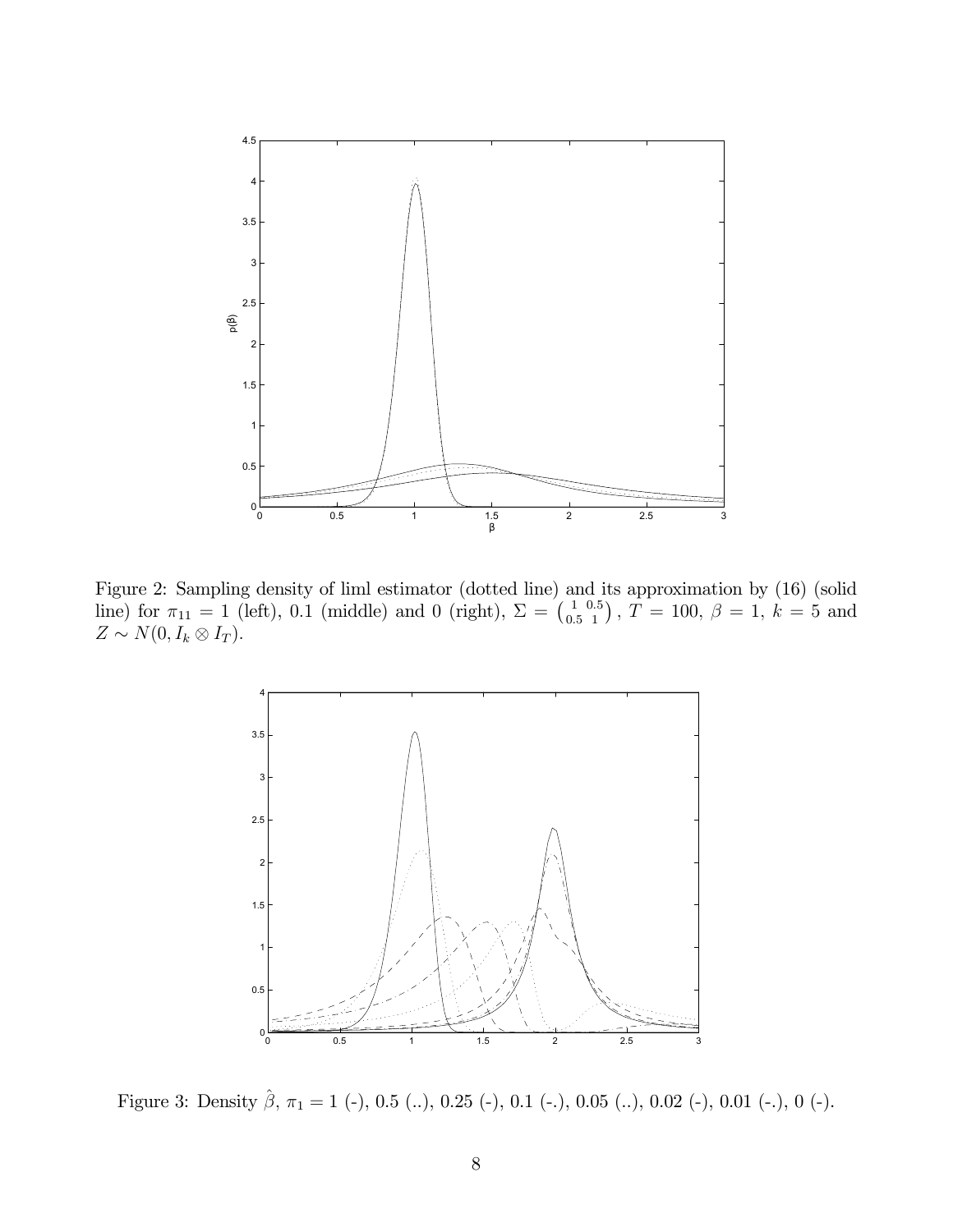### 4 Deteriorating quality of the instruments

We use the approximation of the density of the liml estimator (16) to illustrate the consequences of weak instruments, see e.g. Staiger and Stock  $(1997)$ . We therefore compute the approximation of the density of the liml estimator under a deteriorating quality of the instruments. For this purpose, we use the model

$$
y = X\beta + \varepsilon
$$
  
 
$$
X = Z\pi + v
$$
 (17)

where  $y, X: T \times 1, Z: T \times k, (\varepsilon v) \sim N(0, \Sigma \otimes I_T); Z \sim N(0, I_k \otimes I_T), T = 100, k = 4, \pi : k \times 1,$  $\pi = (\pi_1...\pi_k)' , \, \pi_2 = ... = \pi_k = 0 , \, \beta = 1 , \, \Sigma = \left(\frac{1}{0.99}\right)$ 0.99  $\binom{99}{1}$ ; for a sequence of values of  $\pi_1$ . For fixed values of  $\beta$ ,  $Z$ ,  $\Sigma$ ,  $\pi_2$ , ...,  $\pi_k$ , and a sequence of values of  $\pi_1$ , we compute the approximation of the density of  $\beta$  (16). The previous section shows that the approximation of the density of the liml estimator by (16) is an accurate one.

Figure 3 shows the densities of the liml estimator  $\beta$  under a deteriorating quality of the instruments. We achieve this by letting  $\pi_1$  converge to zero in a sequence of steps,  $\pi_1$  =1,  $0.5, 0.25, 0.1, 0.05, 0.02, 0.01$  and 0. The resulting densities show that the shape of the density changes when the instrument quality deteriorates. First, in case of valid instruments the densities are unimodal, then they become bimodal when instruments are weak, to become unimodal again when the instruments are invalid. The expression of (16) indicates that when the quality of the instruments deteriorates:

- 1.  $\Omega + \frac{1}{T} B' \Pi' X' X \Pi B$  converges to  $\Omega$  such that  $\hat{\Delta}_{uV} \hat{\Delta}_{VV}^{-1}$  converges to  $(\Omega)_{uV} (\Omega)_{VV}^{-1} = 1.99$ .
- 2. Π'X'XII converges to zero so  $\frac{(B\hat{\Delta}^{-1}\hat{B}')^2\Pi'X'X\Pi}{\hat{B}\hat{\Delta}^{-1}\hat{B}'}$  becomes independent of  $\hat{\beta}$  and converges to zero.

The above two phenomena imply that for a sequence of decreasing values of  $\pi_{11}$  eventually the density of the liml estimator becomes bimodal. For still smaller values of  $\pi_1$ , the location of the two modes both converge to the covariance of the reduced form errors.

### 5 Conclusions

We show that, alongside its importance for the convergence of tests statistics, orthogonalization can be convenient for the construction of densities of maximum likelihood estimators. For this purpose we propose an orthogonal specification of the instrumental variables regression model. This orthogonal specification allows us to obtain an approximation of the density of the limited information maximum likelihood estimator via a conditioning argument instead of integration. Since conditioning is less involved than integration the resulting approximation is also less involved than the expression of the density of the limited information maximum likelihood estimator of Mariano and Sawa (1972). A comparison of the approximation with the sampling density of the maximum likelihood estimator over a range of data generating processes shows that the approximation is accurate indicating the appropriateness of its derivation.

In order to obtain the density of the maximum likelihood estimator in the proposed manner the statistical model has to satisfy an orthogonal structure. This structure is not present in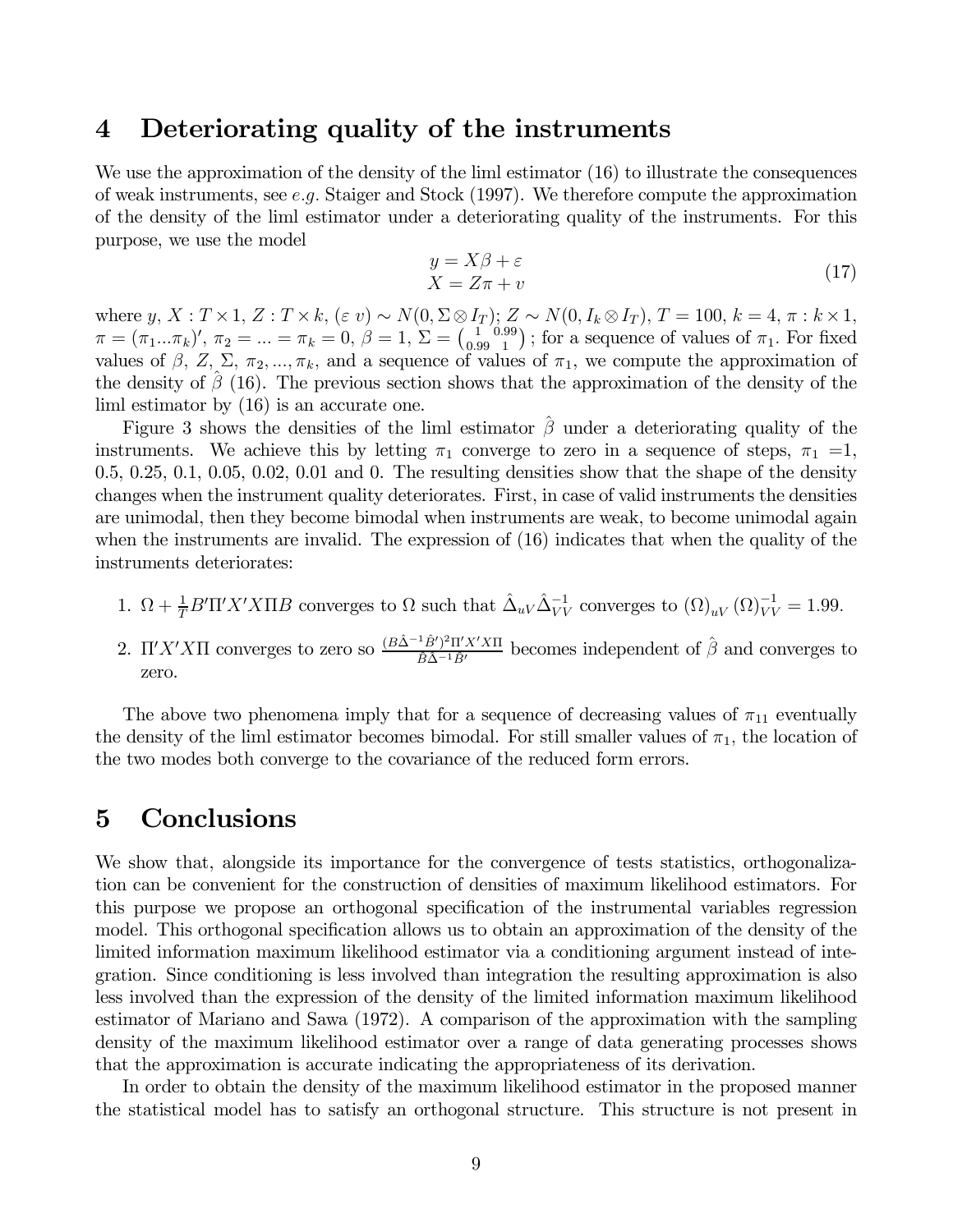most statistical models so the density of the maximum likelihood estimator can then not be constructed in the proposed manner. The instrumental variables regression model is an reduced rank regression model and other reduced rank regression models therefore also have orthogonal specifications. The proposed manner of constructing the density of the maximum likelihood estimators could therefore also be applicable in these reduced rank regression models, like cointegration and factor models.

### Appendix

A. Proof of Theorem 1: The orthogonal specification of  $\hat{\Theta}$  and its relationship to the mles of  $\hat{\beta}$  and  $\Pi$ . A SVD of  $\hat{\Theta}$  reads

$$
\hat{\Theta} = USV',
$$

where U is a  $k \times k$  orthonormal matrix  $(U'U = I_k)$ , V is a  $(m+1) \times (m+1)$  orthonormal matrix  $(V'V = I_{m+1})$ , and S is a  $k \times (m+1)$  matrix that contains the singular values of  $\hat{\Theta}$  in decreasing order on its main diagonal and is equal to zero elsewhere. If  $k = (m + 1)$ , S is a  $k \times k$  diagonal matrix with the singular values in decreasing order on its main diagonal. If  $k \leq m$ , S consists of a  $k \times k$  diagonal matrix with the k singular values on its main diagonal (in decreasing order) extended on the right hand side with a  $k \times (m + 1 - k)$  matrix of zeros. If  $k > m + 1$ , S consists of a  $(m+1) \times (m+1)$  diagonal matrix with the  $m+1$  singular values on its main diagonal (in decreasing order) on top of a  $(k - m - 1) \times (m + 1)$  matrix of zeros, see Golub and van Loan (1989) for details.

The expressions for  $\hat{\Gamma}$ ,  $\hat{\delta}$ , and  $\hat{\lambda}$  in terms of the elements of the SVD of  $\hat{\Theta}$  follow from the relation

$$
\left(\begin{array}{cc} U_{11} & U_{12} \\ U_{21} & U_{22} \end{array}\right) \left(\begin{array}{cc} S_1 & 0 \\ 0 & s_2 \end{array}\right) \left(\begin{array}{cc} v'_{11} & V'_{21} \\ v'_{12} & v'_{22} \end{array}\right) = \hat{\Gamma}\hat{D} + \hat{\Gamma}_{\perp}\hat{\lambda}\hat{D}_{\perp},
$$

where  $U_{11}$ ,  $S_1$ , and  $V_{21}$  are  $m \times m$  matrices;  $v_{12}$  is a scalar;  $v'_{11}$  and  $v_{22}$  are  $m \times 1$  vectors;  $U_{12}$ and  $U'_{21}$  are  $m \times (k-m)$  matrices; and  $U_{22}$  is a  $(k-m) \times (k-m)$  matrix and  $s_2$  is a  $(k-m) \times 1$ vector. The above equation implies that

$$
\hat{\Gamma}\hat{D} = \begin{pmatrix} U_{11} \\ U_{21} \end{pmatrix} S_1[v'_{11} : V'_{21}] \text{ and } \hat{\Gamma}_\perp \hat{\lambda} \hat{D}_\perp = \begin{pmatrix} U_{12} \\ U_{22} \end{pmatrix} s_2[v'_{12} : v'_{22}].
$$

Although  $\hat{\lambda}$  is initially only identified up to an orthonormal transformation, since  $\hat{\Gamma}_{\perp}^* \hat{\lambda}^* \hat{D}_{\perp}^* =$  $\hat{\Gamma}_{\perp}\hat{\lambda}\hat{D}_{\perp}$  with  $\hat{\Gamma}_{\perp}^{*} = \hat{\Gamma}_{\perp}R$ ,  $\hat{\lambda}^{*} = R'\hat{\lambda}Q'$ ,  $\hat{D}_{\perp}^{*} = Q\hat{D}_{\perp}$  and R and Q are  $(k-m) \times (k-m)$  and  $1 \times 1$  orthonormal matrices, a unique specification of  $\hat{\lambda}$  results when we use an appropriate normalization of  $\hat{\Gamma}$  and  $\hat{D}$  as proposed in Theorem 1:  $\hat{\Gamma}$  unrestricted and  $\hat{D} = (\hat{\delta} : I_m)$ . This normalization allows us to express  $\hat{\Gamma}_{\perp}$  and  $\hat{D}_{\perp}$  as functions of the unrestricted elements of  $\hat{\Gamma}$  and  $D$ .

To obtain an invertible relation between the singular value decomposition and  $\hat{\Gamma}$ ,  $\hat{\delta}$ , and  $\hat{\lambda}$ , we need to express  $\hat{\Gamma}_{\perp}$  and  $\hat{D}_{\perp}$  in terms of the elements of  $\hat{\Gamma}$  and  $\hat{D}$  and hence in terms of  $U_{11}$ ,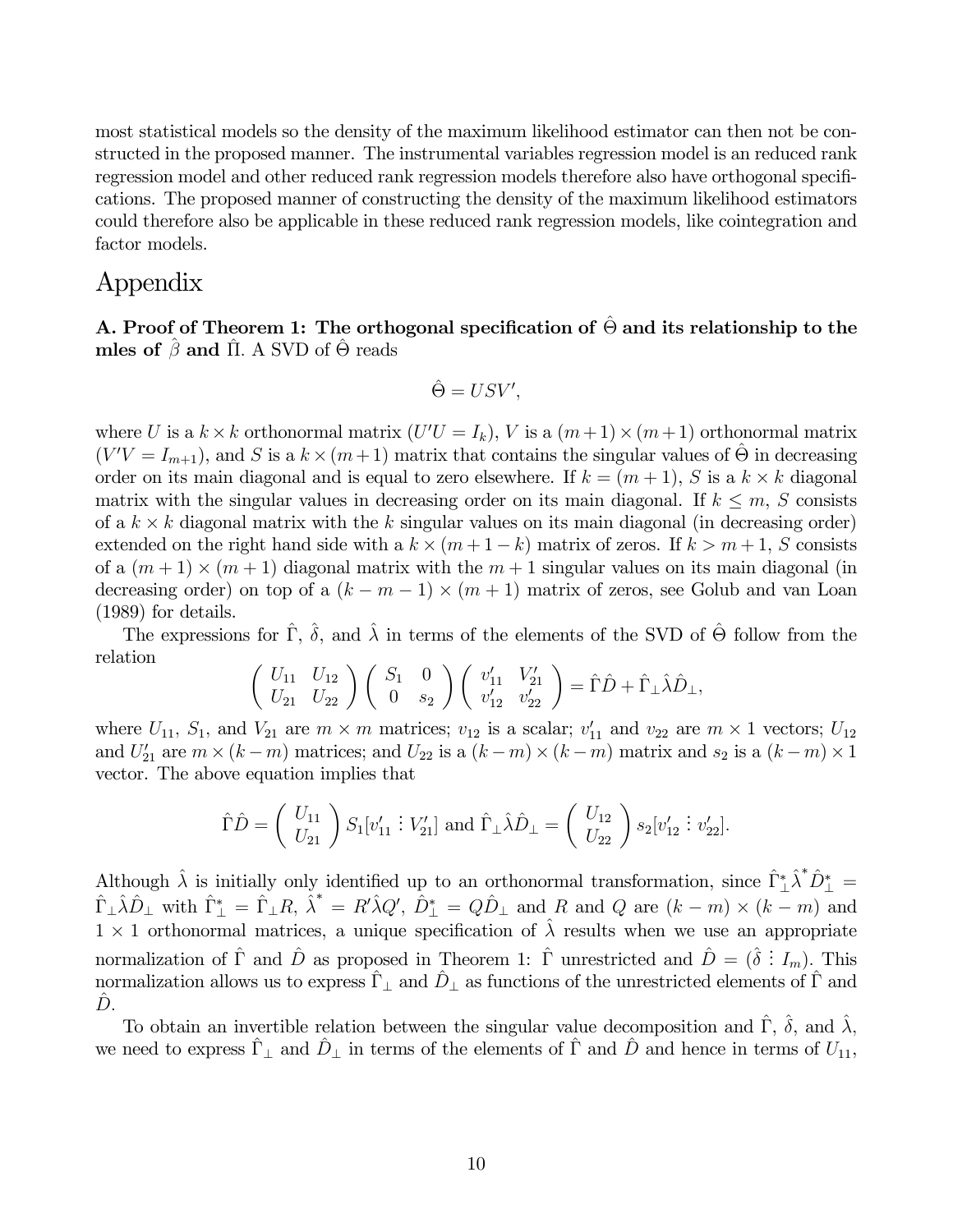$U_{21}$ ,  $S_1$ ,  $V_{11}$ , and  $v_{21}$ . As we show below, this condition is fulfilled if<sup>1</sup>

$$
\hat{\Gamma} = \begin{pmatrix} U_{11} \\ U_{21} \end{pmatrix} S_1 V'_{21}, \ \hat{\delta} = (V'_{21})^{-1} v'_{11} \text{ and } \hat{\lambda} = (U_{22} U'_{22})^{-\frac{1}{2}} U_{22} s_2 v'_{12} (v_{12} v'_{12})^{-\frac{1}{2}}.
$$

which implies that

$$
\hat{\Gamma}_{\perp} = \begin{pmatrix} U_{12} \\ U_{22} \end{pmatrix} U_{22}^{-1} (U_{22} U_{22}')^{\frac{1}{2}} \text{ and } \hat{D}_{\perp} = (v_{12} v_{12}')^{\frac{1}{2}} (v_{12}')^{-1} [v_{12}' \vdots v_{22}'].
$$

The matrices  $(U_{22}U_{22}')^{-\frac{1}{2}}U_{22}$  and  $v_{12}'(v_{12}v_{12}')^{-\frac{1}{2}}$  are both orthonormal matrices. Hence,  $\hat{\lambda}$  is equal to the vector  $s_2$ , that contains the smallest singular value, pre- and postmultipied by orthonormal matrices or stated differently,  $\lambda$  is just a rotation of the smallest singular value around the origin.

We can now express  $\hat{\Gamma}_{\perp}$  in terms of  $\hat{\Gamma} = [\hat{\Gamma}'_1]$  $\hat{\Gamma}$ <sup>'</sup><sub>2</sub>'' with  $\hat{\Gamma}_1$  a  $m \times m$  matrix and  $\hat{\Gamma}_2$  a  $(k-m) \times m$ matrix as

$$
\hat{\Gamma}_{\perp} = \begin{pmatrix} U_{12}U_{22}^{-1} \\ I_{k-m} \end{pmatrix} ((U'_{22})^{-1}U_{22}^{-1})^{-\frac{1}{2}} \n= \begin{pmatrix} U_{12}U_{22}^{-1} \\ I_{k-m} \end{pmatrix} ((U'_{22})^{-1}(U'_{22}U_{22} + U'_{12}U_{12})U_{22}^{-1})^{-\frac{1}{2}} \n= \begin{pmatrix} U_{12}U_{22}^{-1} \\ I_{k-m} \end{pmatrix} (I_{k-m} + (U'_{22})^{-1}U'_{12}U_{12}U_{22}^{-1})^{-\frac{1}{2}} \n= \begin{pmatrix} - (U'_{11})^{-1}U'_{21} \\ I_{k-m} \end{pmatrix} (I_{k-m} + U_{21}U_{11}^{-1}(U'_{11})^{-1}U'_{21})^{-\frac{1}{2}} \n= \begin{pmatrix} -(U'_{11})^{-1}(S'_{1})^{-1}V'_{21}^{-1}V'_{21}S'_{1}U'_{21} \\ I_{k-m} \end{pmatrix} (I_{k-m} + U_{21}S_{1}V'_{21}(V'_{21})^{-1}S_{1}^{-1}U_{11}^{-1}(U'_{11})^{-1}(S'_{1})^{-1}V_{21}^{-1}V_{21}S'_{1}U'_{21})^{-\frac{1}{2}} \n= \begin{pmatrix} -((\hat{\Gamma}_{1}^{'})^{-1}\hat{\Gamma}_{2}^{'}) \\ I_{k-m} \end{pmatrix} (I_{k-m} + \hat{\Gamma}_{2}\hat{\Gamma}_{1}^{-1}(\hat{\Gamma}_{1}^{'})^{-1}\hat{\Gamma}_{2}^{'})^{-\frac{1}{2}},
$$

where we used that  $U_{12}'U_{11} + U_{22}'U_{12} \equiv 0 \Leftrightarrow (U_{22}')^{-1}U_{12}' \equiv -U_{12}U_{11}^{-1}$ . Likewise, we specify  $\hat{D}_{\perp}$  in terms of  $\hat{\delta}$ 

$$
\hat{D}_{\perp} = ((v'_{12})^{-1}v_{12}^{-1})^{-\frac{1}{2}}[1:(v'_{12})^{-1}v'_{22}]
$$
\n
$$
= ((v'_{12})^{-1}(v'_{12}v_{12} + v'_{22}v_{22})v_{12}^{-1})^{-\frac{1}{2}}[1:(v'_{12})^{-1}v'_{22}]
$$
\n
$$
= (1 + (v'_{12})^{-1}v'_{22}v_{22}v_{12}^{-1})^{-\frac{1}{2}}[1:(v'_{12})^{-1}v'_{22}]
$$
\n
$$
= (1 + v_{11}V_{21}^{-1}(V'_{21})^{-1}v'_{11})^{-\frac{1}{2}}[1:-v_{11}V_{21}^{-1}]
$$
\n
$$
= (1 + \hat{\delta}'\hat{\delta})^{-\frac{1}{2}}[1:-\hat{\delta}'],
$$

since  $v'_{12}v_{11} + v'_{22}V_{21} \equiv 0 \Leftrightarrow (v'_{12})^{-1}v'_{22} = -v_{11}V_{21}^{-1}$ . Because  $\hat{\Gamma}_{\perp}$  and  $\hat{D}_{\perp}$  are functions of  $\hat{\Gamma}$  and  $\hat{\delta}$ only, there is an invertible relationship between  $\hat{\Theta}$  and  $(\hat{\Gamma}, \hat{\delta}, \hat{\lambda})$ .

<sup>&</sup>lt;sup>1</sup>If C is a positive definite real symmetric matrix, then  $C^{\frac{1}{2}} = ELE'$ , where L is a diagonal matrix containing the square roots of the eigenvalues of C, E contains the orthonormal eigenvectors of C, and  $C^{-\frac{1}{2}} = EL^{-1}E'$ , see for example Johansen (1995, p. 222).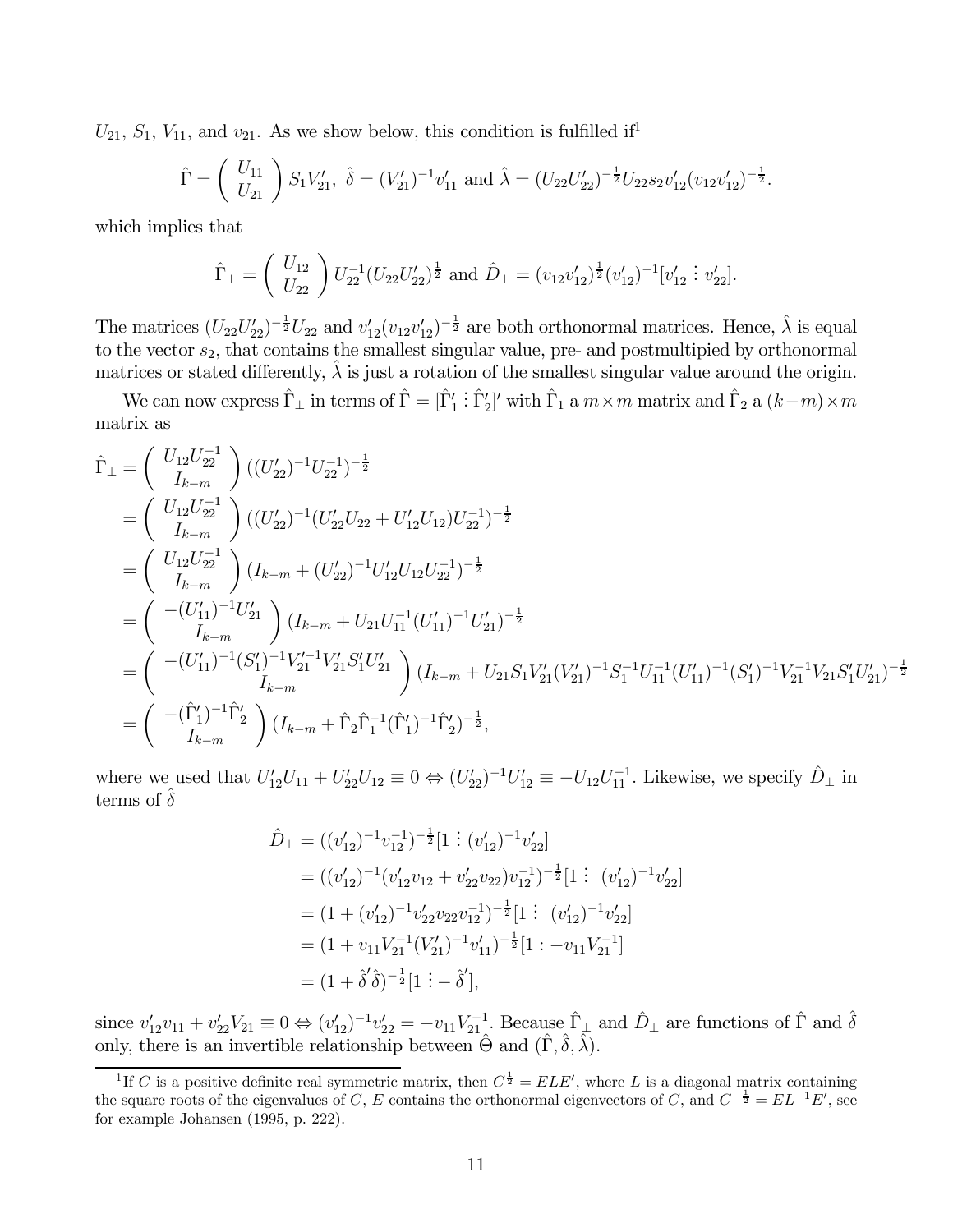The mles  $\hat{\Pi}$  and  $\hat{\beta}$  satisfy the first order condition for a maximum of the log-likelihood:

$$
\frac{\partial}{\partial \beta'} Ln\mathcal{L}(\beta, \Pi | \Omega, Y, X, Z)|_{\hat{\beta}, \hat{\Pi}} = 0 \Leftrightarrow \text{vec}\{\hat{\Pi}' Z'[(y X) - Z\hat{\Pi}\hat{B}]\Omega^{-1} e_{1, m+1}\}' = 0,
$$
\n
$$
\frac{\partial}{\partial \text{vec}(\Pi')} Ln\mathcal{L}(\beta, \Pi | \Omega, Y, X, Z)|_{\hat{\beta}, \hat{\Pi}} = 0 \Leftrightarrow \text{vec}\{Z'[(y X) - Z\hat{\Pi}\hat{B}]\Omega^{-1}\hat{B}'\}' = 0.
$$

When  $\hat{\Gamma}\hat{D} = (Z'Z)^{\frac{1}{2}}\hat{\Pi}\hat{B}\Omega^{\frac{1}{2}},$  so  $\hat{\Gamma} = (Z'Z)^{\frac{1}{2}}\hat{\Pi}\hat{B}\Omega_V$  and  $\hat{\delta} = (\hat{B}\Omega_V)^{-1}\hat{B}\omega_u$ , the first equation of the first order condition can be specified as

$$
\hat{\Pi}'Z'[(y X) - Z\hat{\Pi}\hat{B}]\Omega^{-1}e_{1,m+1} = 0 \Leftrightarrow \n\hat{\Pi}'Z'(y X)\Omega^{-1}e_{1,m+1} - \hat{\Pi}'Z'Z\hat{\Pi}\hat{B}\Omega^{-1}e_{1,m+1} = 0 \Leftrightarrow \n\hat{\Pi}'Z'(y X)\Omega^{-1}e_{1,m+1} - \hat{\Pi}'(Z'Z)^{\frac{1}{2}}\hat{\Gamma}\hat{D}\hat{\omega}_u = 0 \Leftrightarrow \n\hat{\Pi}'(Z'Z)^{\frac{1}{2}'}[\hat{\Theta} - \hat{\Gamma}\hat{D}]\hat{\omega}_u = 0 \Leftrightarrow \n(\hat{B}\Omega_V)^{-1}\hat{\Gamma}'[\hat{\Theta} - \hat{\Gamma}\hat{D}]\hat{\omega}_u = 0 ,
$$

while the second equation can be specified as

$$
Z'[(y X) - Z\hat{\Pi}\hat{B}]\Omega^{-1}\hat{B}' = 0 \Leftrightarrow
$$
  
\n
$$
Z'(y X)\Omega^{-1}\hat{B}' - Z'Z\hat{\Pi}\hat{B}\Omega^{-1}\hat{B}' = 0 \Leftrightarrow
$$
  
\n
$$
Z'(y X)\Omega^{-1}\hat{B}' - (Z'Z)^{\frac{1}{2}}\hat{\Gamma}\hat{D}\Omega^{-\frac{1}{2}'}\hat{B}' = 0 \Leftrightarrow
$$
  
\n
$$
(Z'Z)^{\frac{1}{2}}[\hat{\Theta} - \hat{\Gamma}\hat{D}][\omega_u : \Omega_V]'\hat{B}' = 0 \Leftrightarrow
$$
  
\n
$$
(Z'Z)^{\frac{1}{2}}[\hat{\Theta} - \hat{\Gamma}\hat{D}]\hat{D}'(\hat{B}\Omega_V)' = 0 .
$$

With  $\hat{\Theta} = \hat{\Gamma}\hat{D} + \hat{\Gamma}_{\perp}\hat{\lambda}\hat{D}_{\perp}$  both equations hold and the value for  $\hat{\Theta}$  implied by the mles  $\hat{\beta}$  and  $\hat{\Pi}$ thus result from a zero value of  $\lambda$ .

B. Proof of Theorem 2: Block diagonal information matrix. The information matrix of  $\Theta = (Z'Z)^{-\frac{1}{2}}Z'Y\Omega^{-\frac{1}{2}}$  given  $\Omega$  equals an identity matrix:

$$
\mathcal{I}(\Theta|\Omega)=(I_{m+1}\otimes I_k).
$$

The information matrix of  $(\beta, \Pi, \lambda)$  results from the quadratic form of the information matrix of  $\Theta$ and the Jacobian of the transformation from  $\Theta$  to  $(\beta, \Pi, \lambda)$ . We construct this information matrix in two steps. First, we construct the information matrix of  $(\delta, \Gamma, \lambda)$ , with  $\Gamma = (Z'Z)^{\frac{1}{2}}\Pi B\Omega_V$  and  $\delta = (B\Omega_V)^{-1}B\omega_u$ ,  $\Omega = (\omega_u \Omega_V)$ ,  $\omega_u : (m+1) \times 1$  and  $\Omega_V : (m+1) \times m$ . We show that this information matrix consists of two diagonal blocks, one for  $(\delta, \Gamma)$  and one for  $\lambda$ . Because there is an invertible relationship between  $(\delta, \Gamma)$  and  $(\beta, \Pi)$ , the diagonal structure carries over to the information matrix of  $(\beta, \Pi, \lambda)$ . To obtain the information matrix of  $(\delta, \Gamma, \lambda)$ , we construct the Jacobian of the transformation from  $\Theta = \Gamma D + \Gamma_{\perp} \lambda D_{\perp}$  to  $(\delta, \Gamma, \lambda)$ :

$$
\frac{\partial \text{vec}(\Theta)}{\partial \delta'} = (e_{1,m+1} \otimes \Gamma) + (I_{m+1} \otimes \Gamma_{\perp} \lambda) \frac{\partial \text{vec}(D_{\perp})}{\partial \text{vec}(\delta)'}
$$
\n
$$
\frac{\partial \text{vec}(\Theta)}{\partial \text{vec}(\Gamma)'} = (D' \otimes I_k) + (D'_{\perp} \lambda' \otimes I_k) \frac{\partial \text{vec}(\Gamma_{\perp})}{\partial \text{vec}(\Gamma)'}\
$$
\n
$$
\frac{\partial \text{vec}(\Theta)}{\partial \lambda'} = (D'_{\perp} \otimes \Gamma_{\perp}),
$$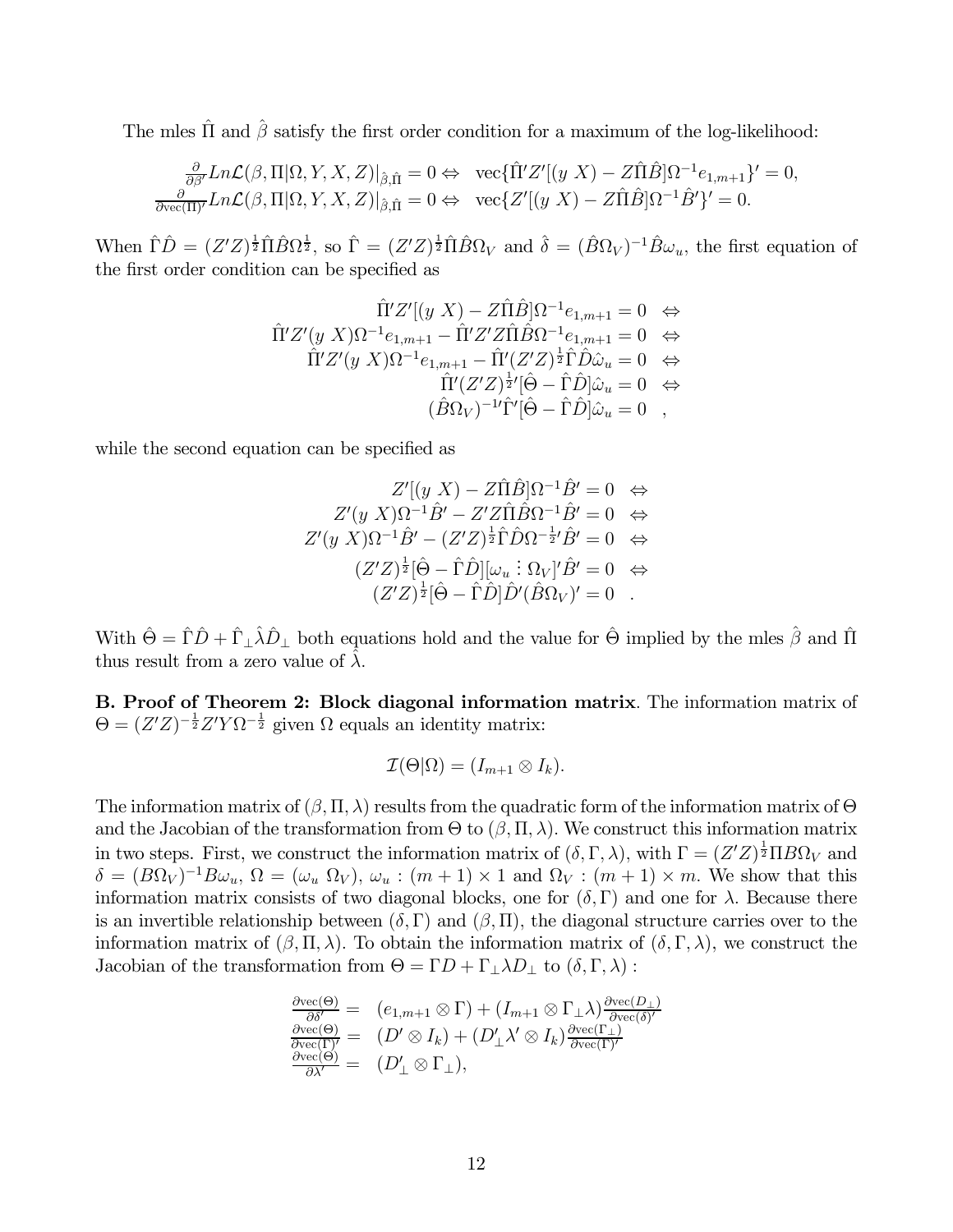where  $D = (\delta : I_m)$  and  $D'D_{\perp} \equiv 0$ ,  $D_{\perp}D'_{\perp} \equiv 1$ ,  $\Gamma'_{\perp}\Gamma \equiv 0$ ,  $\Gamma'_{\perp}\Gamma_{\perp} \equiv I_{k-m}$ . The orthonormality of  $\Gamma_{\perp}$  and  $D_{\perp}$  implies that

$$
\frac{\frac{\partial \text{vec}(\Gamma'_{\perp}\Gamma_{\perp})}{\partial \text{vec}(\Gamma')}}{(\Gamma_{k-m}\otimes \Gamma'_{\perp})\frac{\partial \text{vec}(\Gamma_{\perp})}{\partial \text{vec}(\Gamma')}}\equiv 0 \quad \Leftrightarrow
$$
\n
$$
(I_{k-m})(_{k-m}) + K_{k,k-m})(I_{k-m}\otimes \Gamma'_{\perp})\frac{\frac{\partial \text{vec}(\Gamma'_{\perp})}{\partial \text{vec}(\Gamma')}}{\partial \text{vec}(\Gamma')}}\equiv 0 \quad \Leftrightarrow
$$
\n
$$
(I_{k-m}\otimes \Gamma'_{\perp})\frac{\frac{\partial \text{vec}(\Gamma_{\perp})}{\partial \text{vec}(\Gamma')}}{\partial \text{vec}(\Gamma')}}\equiv 0,
$$

where  $K_{(k-m),(k-m)}$  is the  $(k-m)^2 \times (k-m)^2$  dimensional commutation matrix, see e.g. Magnus and Neudecker (1988). Similarly,

$$
D'_\perp \tfrac{\partial \text{vec}(D_\perp)}{\partial \text{vec}(\delta)'} \equiv 0.
$$

As a consequence,

$$
\left(\frac{\partial \text{vec}(\Theta)}{\partial \lambda'}\right)' \frac{\partial \text{vec}(\Theta)}{\partial \delta'} = 0 \text{ and } \left(\frac{\partial \text{vec}(\Theta)}{\partial \lambda'}\right)' \frac{\partial \text{vec}(\Theta)}{\partial \text{vec}(\Gamma)'} = 0,
$$

which implies a diagonal structure of the information matrix of  $(\delta, \Gamma, \lambda)$ . Since  $(\beta, \Pi)$  do not depend on  $\lambda$ , this diagonal structure is also present in the information matrix of  $(\beta, \Pi, \lambda)$  evaluated at their mles.

**C. Proof of Theorem 3: Marginal density of**  $(\hat{\delta}, \hat{\Gamma})$ . Because of the orthogonality of  $(\hat{\delta}, \hat{\Gamma})$ and  $\lambda$ , see (11),

$$
\begin{pmatrix}\n\frac{\partial \text{vec}(\hat{\Theta})}{\partial \hat{\delta}'} & \frac{\partial \text{vec}(\hat{\Theta})}{\partial \text{vec}(\hat{\Gamma})'}\n\end{pmatrix}' \text{vec}(\hat{\Theta}) = \left( (e_{1,m+1} \otimes \hat{\Gamma}) + (I_{m+1} \otimes \hat{\Gamma}_{\perp} \hat{\lambda}) \frac{\partial \text{vec}(\hat{D}_{\perp})}{\partial \text{vec}(\hat{\delta})'} \right) :
$$
\n
$$
(\hat{D}' \otimes I_k) + (\hat{D}'_{\perp} \hat{\lambda}' \otimes I_k) \frac{\partial \text{vec}(\hat{\Gamma}_{\perp})}{\partial \text{vec}(\hat{\Gamma})'} \right)' \left[ \left( \hat{D}' \otimes \hat{\Gamma} \right) \text{vec} (I_m) + \left( \hat{D}'_{\perp} \otimes \hat{\Gamma}_{\perp} \right) \hat{\lambda} \right] = \begin{pmatrix}\n\hat{\Gamma}' \hat{\Gamma} \hat{\delta} \\
\text{vec}(\hat{\Gamma} \hat{D} \hat{D}')\n\end{pmatrix}.
$$

We therefore obtain  $(\hat{\delta}, \hat{\Gamma})$  from the  $(m + 1)k$  equations, see (12),

$$
\begin{pmatrix}\n(e_{1,m+1}\otimes \hat{\Gamma})'\text{vec}(\hat{\Theta}) \\
(\hat{D}'\otimes I_k)' \text{vec}(\hat{\Theta})\n\end{pmatrix} = \begin{pmatrix}\n\hat{\Gamma}'\hat{\Gamma}\hat{\delta} \\
\text{vec}(\hat{\Gamma}\hat{D}\hat{D}')\n\end{pmatrix}\n\Leftrightarrow \hat{\delta} = (\hat{\Gamma}'\hat{\Gamma})^{-1}\hat{\Gamma}'\hat{\Theta}e_{1,m+1} \text{ and } \hat{\Gamma} = \hat{\Theta}\hat{D}'(\hat{D}\hat{D}')^{-1}.
$$

These  $(m+1)$ k equations show that  $(\hat{\delta}, \hat{\Gamma})$  has an invertible relationship with those values of  $\hat{\Theta}$ for which the implicit value of  $\hat{\lambda}$  equals 0. For values of  $\hat{\Theta}$  that correspond with non-zero values of  $\lambda$ ,  $\lambda$  does not affect the solution of  $(\delta, \Gamma)$  because all elements that contain  $\lambda$  cancel out as a result of the prevailing orthogonality relationships. We therefore obtain the marginal density of  $(\hat{\delta}, \hat{\Gamma})$  by conducting a transformation of random variables from  $\hat{\Theta}|_{\hat{\lambda}=0}$  towards  $(\hat{\delta}, \hat{\Gamma})$  because all elements that depend on  $\hat{\lambda}$  cancel out when we obtain  $(\hat{\delta}, \hat{\Gamma})$  from  $\hat{\Theta}$ :

$$
p(\hat{\delta}, \hat{\Gamma}) \propto \|J(\hat{\Theta}|\hat{\lambda}=0, (\hat{\delta}, \hat{\lambda}))\| p(\hat{\Theta}(\hat{\delta}, \hat{\Gamma}, \hat{\lambda})|\hat{\lambda}=0)
$$
  
\n
$$
\propto \|((e_{1,m+1} \otimes \hat{\Gamma}) \cdot (\hat{D}' \otimes I_k))\| \exp \left[-\frac{1}{2}tr(\hat{\Gamma}\hat{D} - \Gamma D)'(\hat{\Gamma}\hat{D} - \Gamma D)\right]
$$
  
\n
$$
\propto \left| \begin{pmatrix} \hat{\Gamma}'\hat{\Gamma} & \hat{\delta}' \otimes \hat{\Gamma}' \\ \hat{\delta} \otimes \hat{\Gamma} & \hat{D}\hat{D}' \otimes I_k \end{pmatrix} \right|^{\frac{1}{2}} \exp \left[-\frac{1}{2}tr(\hat{\Gamma}\hat{D} - \Gamma D)'(\hat{\Gamma}\hat{D} - \Gamma D)\right]
$$
  
\n
$$
\propto |\hat{\Gamma}'\hat{\Gamma}|^{\frac{1}{2}}|1 + \hat{\delta}'\hat{\delta}|^{\frac{1}{2}(k-m)} \exp \left[-\frac{1}{2}tr(\hat{\Gamma}\hat{D} - \Gamma D)'(\hat{\Gamma}\hat{D} - \Gamma D)\right]
$$
  
\n
$$
\propto p(\hat{\delta}, \hat{\Gamma}, \hat{\lambda})|_{\hat{\lambda}=0}
$$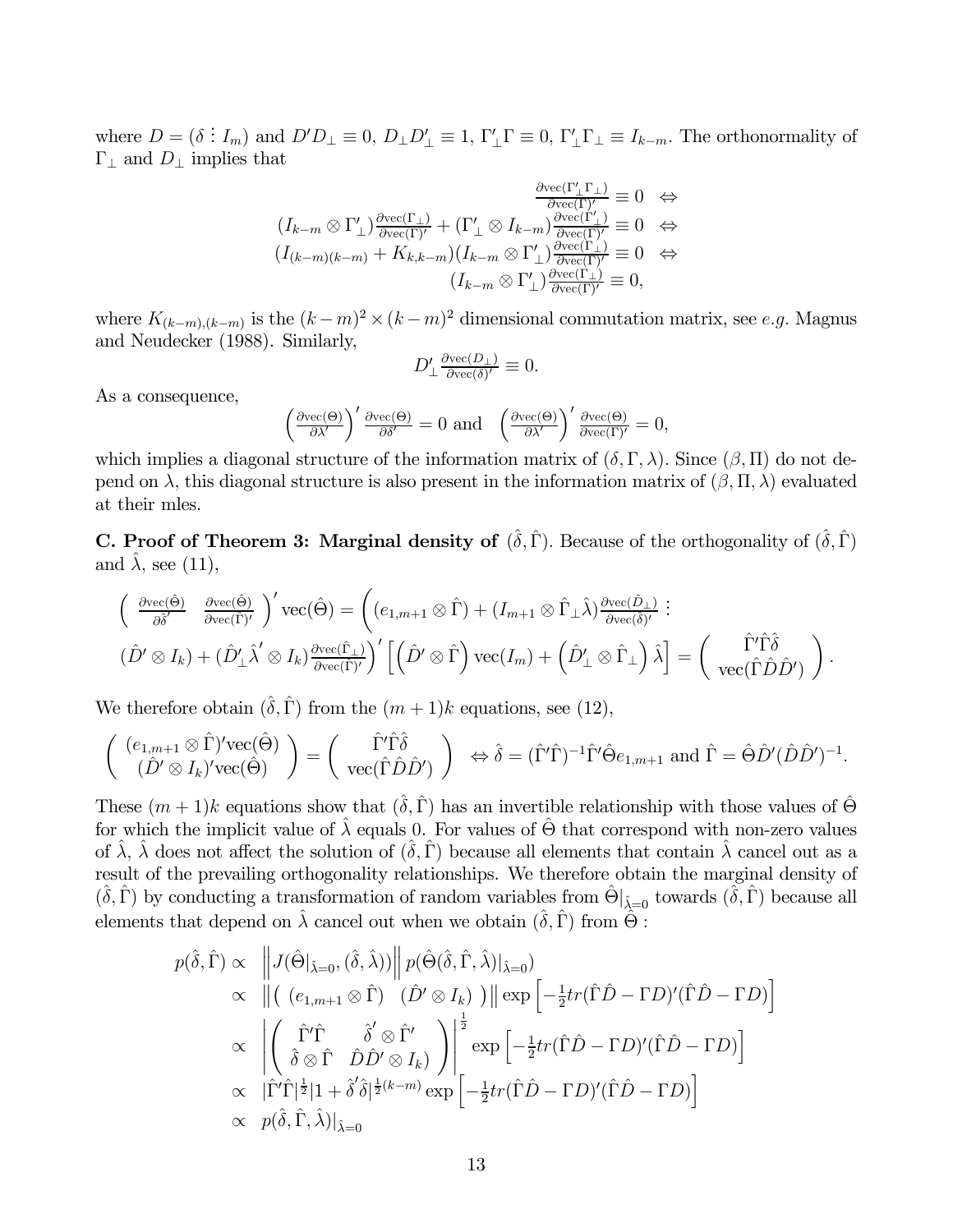since 
$$
p(\hat{\Theta}) = (2\pi)^{-\frac{1}{2}k(m+1)} \exp\left[-\frac{1}{2}tr(\hat{\Theta} - \Gamma D)'(\hat{\Theta} - \Gamma D)\right]
$$
 and we used that  
\n
$$
\begin{aligned}\n\left| \begin{pmatrix}\n\hat{D}\hat{D}' \otimes I_k & \hat{\delta} \otimes \hat{\Gamma} \\
\hat{\delta}' \otimes \hat{\Gamma}' & \hat{\Gamma}'\hat{\Gamma}\n\end{pmatrix}\n\right| &= |\hat{\Gamma}'\hat{\Gamma}| |(\hat{D}\hat{D}' \otimes I_k) - (\hat{\delta} \otimes \hat{\Gamma})(\hat{\Gamma}'\hat{\Gamma})^{-1}(\hat{\delta}' \otimes \hat{\Gamma}')| \\
&= |\hat{\Gamma}'\hat{\Gamma}| |((\hat{\delta}\hat{\delta}' + I_m) \otimes I_k) - \hat{\delta}\hat{\delta}' \otimes P_{\hat{\Gamma}}| \\
&= |\hat{\Gamma}'\hat{\Gamma}| |(I_m \otimes I_k) + (\hat{\delta}\hat{\delta}' \otimes M_{\hat{\Gamma}})| \\
&= |\hat{\Gamma}'\hat{\Gamma}| |I_m + \hat{\delta}\hat{\delta}'|^{(k-m)} = |\hat{\Gamma}'\hat{\Gamma}| |1 + \hat{\delta}'\hat{\delta}|^{(k-m)}\n\end{aligned}
$$

which involves

$$
\begin{split}\n\left| (I_m \otimes I_k) + (\hat{\delta}\hat{\delta}' \otimes M_{\hat{\Gamma}}) \right| &= \left| [I_m \otimes (\hat{\Gamma}(\hat{\Gamma}')\hat{\Gamma})^{-\frac{1}{2}} : \hat{\Gamma}_{\perp})]' [(I_m \otimes I_k) + (\hat{\delta}\hat{\delta}' \otimes M_{\hat{\Gamma}})][I_m \otimes (\hat{\Gamma}(\hat{\Gamma}')\hat{\Gamma})^{-\frac{1}{2}} : \hat{\Gamma}_{\perp})] \right| \\
&= \left| \begin{pmatrix} I_m \otimes (\hat{\Gamma}'\hat{\Gamma})^{-\frac{1}{2}} \hat{\Gamma}' \hat{\Gamma} (\hat{\Gamma}'\hat{\Gamma})^{-\frac{1}{2}} & I_m \otimes (\hat{\Gamma}'\hat{\Gamma})^{-\frac{1}{2}} \hat{\Gamma}' \hat{\Gamma}_{\perp} \\
I_m \otimes \hat{\Gamma}_{\perp} \hat{\Gamma} (\hat{\Gamma}'\hat{\Gamma})^{-\frac{1}{2}} & I_m \otimes \hat{\Gamma}'_{\perp} \hat{\Gamma}_{\perp} + \hat{\delta}\hat{\delta}' \otimes \hat{\Gamma}'_{\perp} P_{\hat{\Gamma}'_{\perp}} \hat{\Gamma}'_{\perp} \end{pmatrix} \right| \\
&= \left| \begin{pmatrix} I_m \otimes I_m & 0 \\ 0 & (I_m + \hat{\delta}\hat{\delta}') \otimes I_{k-m} \end{pmatrix} \right| \\
&= \left| I_m + \hat{\delta}\hat{\delta}' \right|^{(k-m)}\n\end{split}
$$

since  $M_{\hat{\Gamma}} = P_{\hat{\Gamma}_{\perp}}$ . The marginal density of  $(\hat{\delta}, \hat{\Gamma})$  is then equal to the conditional density of  $(\hat{\delta}, \hat{\Gamma})$ given that  $\hat{\lambda} = 0$ .

### **D1. Proof of Theorem 4.a: Density of**  $(\hat{\beta}, \hat{\Pi})$ . We obtain  $(\hat{\beta}, \hat{\Pi})$  from  $(\hat{\delta}, \hat{\Gamma})$  by using

$$
\hat{\Gamma}\hat{D} = (Z'Z)^{\frac{1}{2}}\hat{\Pi}\hat{B}\Omega^{-\frac{1}{2}} = (Z'Z)^{\frac{1}{2}}\hat{\Pi}\hat{B}\Omega_V \left( (\hat{B}\Omega_V)^{-1}\hat{B}\omega_u \quad I_m \right),
$$

where  $\Omega^{-\frac{1}{2}} = (\omega_u \Omega_V)$  with  $\omega_u$  a  $(m+1) \times 1$  vector and  $\Omega_V$  a  $(m+1) \times m$  matrix such that  $\hat{\delta} = (\hat{B}\Omega_V)^{-1}\hat{B}\omega_u$  and  $\hat{\Gamma} = (Z'Z)^{\frac{1}{2}}\hat{\Pi}\hat{B}\Omega_V$ . To construct the Jacobian of the transformation from  $(\hat{\Gamma}, \hat{\delta})$  to  $(\hat{\Pi}, \hat{\beta})$ , we use:

$$
\frac{\partial \text{vec}(\hat{\delta})}{\partial \text{vec}(\hat{\beta})'} = (\omega_u'(I_{m+1} - \hat{B}'(\hat{B}\Omega_V)^{-1}\Omega_V)e_{1,(m+1)} \otimes (\hat{B}\Omega_V)^{-1}), \quad \frac{\partial \text{vec}(\hat{\Gamma})}{\partial \text{vec}(\hat{\Pi})'} = (\Omega_V'\hat{B}' \otimes (Z'Z)^{\frac{1}{2}}).
$$

Because  $\frac{\partial \text{vec}(\hat{\delta})}{\partial \text{vec}(\hat{\Pi})'} = 0$ , the Jacobian reads

$$
|J((\hat{\Gamma},\hat{\delta}),(\hat{\Pi},\hat{\beta}))| = |\hat{B}\Omega_V|^{k-1} |Z'Z|^{\frac{1}{2}m} |\omega_u'(I_{m+1} - \hat{B}'(\hat{B}\Omega_V)^{-1}\Omega_V)e_{1,m+1}|^m,
$$

which implies the joint density of  $(\hat{\beta}, \hat{\Pi})$ :

$$
p(\hat{\Pi}, \hat{\beta}) \propto p(\hat{\Gamma}(\hat{\Pi}, \hat{\beta}), \hat{\delta}(\hat{\Pi}, \hat{\beta})) | J((\hat{\Gamma}, \hat{\delta}), (\hat{\Pi}, \hat{\beta})) |
$$
  
\n
$$
\propto \left| \Omega'_{V} \hat{B}' \hat{\Pi}' Z' Z \hat{\Pi} \hat{B} \Omega_{V} \right|^{\frac{1}{2}} \left| I_{m} + (\hat{B} \Omega_{V})^{-1} \hat{B} \omega_{u} \omega'_{u} \hat{B}' (\hat{B} \Omega_{V})^{-1} \right|^{\frac{1}{2}(k-m)} |\hat{B} \Omega_{V}|^{k-1} |Z' Z|^{\frac{1}{2}m}
$$
  
\n
$$
\omega'_{u} (I_{m+1} - \hat{B}' (\hat{B} \Omega_{V})^{-1} \Omega_{V}) e_{1,m+1} |^{m} \exp[-\frac{1}{2} tr (\Omega^{-1} \{ (\hat{\Pi} \hat{B} - \Pi B)' Z' Z (\hat{\Pi} \hat{B} - \Pi B) \} ) ]
$$
  
\n
$$
\propto |\hat{B} \Omega^{-1} \hat{B}|^{\frac{1}{2}(k-m)} |\hat{\Pi}' Z' Z \hat{\Pi}|^{\frac{1}{2}} [|\hat{B} \Omega_{V}| |\omega'_{u} (I_{m+1} - \hat{B}' (\hat{B} \Omega_{V})^{-1} \Omega_{V}) e_{1,m+1}|]^{m}
$$
  
\n
$$
\propto |\hat{B} \Omega^{-1} \hat{B}|^{\frac{1}{2}(k-m)} |\hat{\Pi}' Z' Z \hat{\Pi}|^{\frac{1}{2}} \exp[-\frac{1}{2} tr (\Omega^{-1} \{ (\hat{\Pi} \hat{B} - \Pi B)' Z' Z (\hat{\Pi} \hat{B} - \Pi B) \} ) ]
$$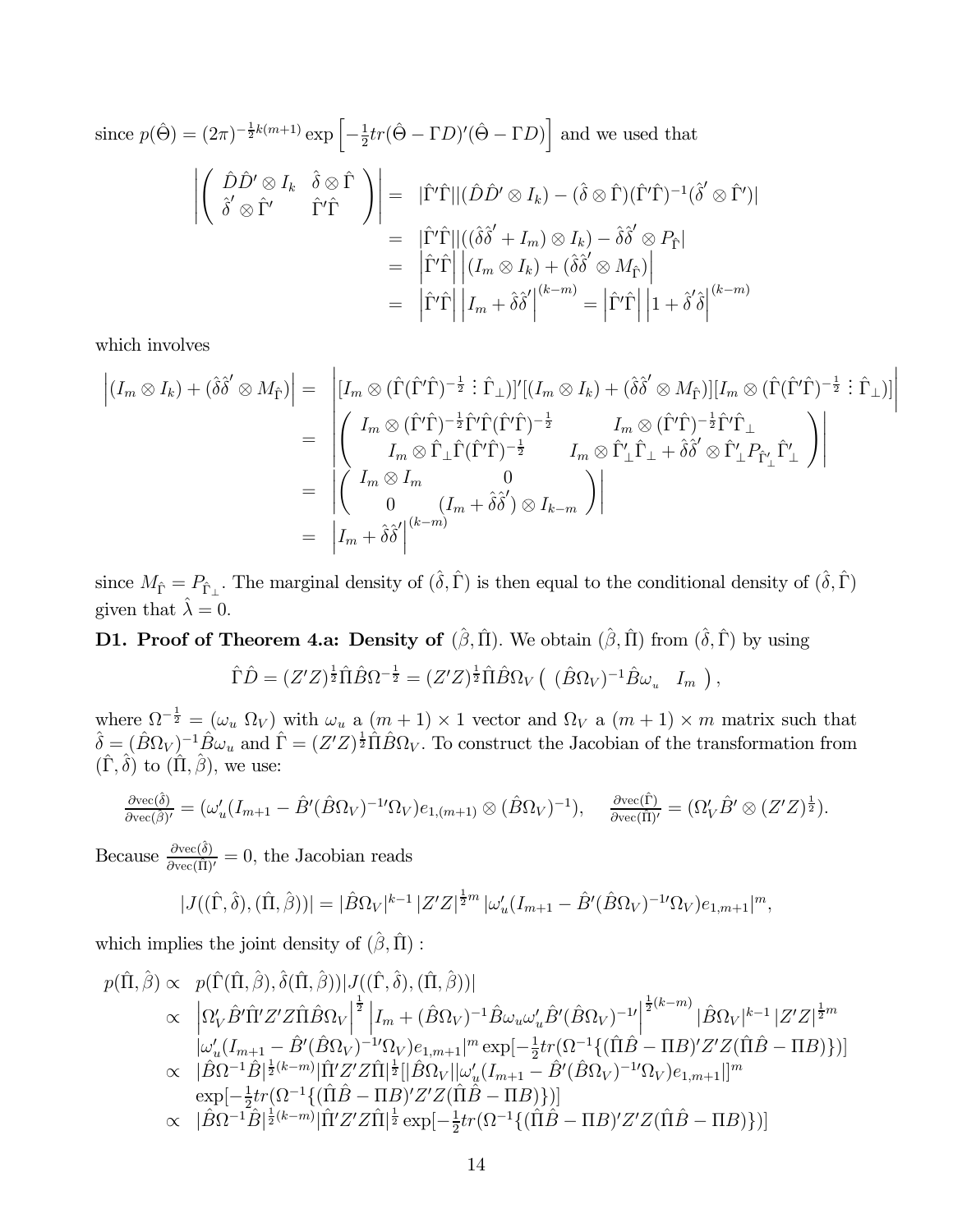since  $\omega_u \omega'_u + \Omega_V \Omega'_V = \Omega^{-1}$ ,  $\hat{B} \Omega_V$  is a square matrix and, because  $\hat{B} = (\hat{\beta} I_{m-1})$ , it holds that

$$
|\Omega_V \hat{B}'| |\omega_u'(I_m - B'(\Omega_V'B')^{-1} \Omega_V)e_{1,m+1}| = |\Omega|^{-\frac{1}{2}}.
$$

D2: Proof of Theorem 4.b. Marginal density of  $\hat{\beta}$ . To construct the marginal density of  $\hat{\beta}$ , the trace component of the density  $p(\hat{\Pi}, \hat{\beta})$  is specified as,

$$
tr\{[\Omega^{-1}-\Omega^{-1}\hat{B}'(\hat{B}\Omega^{-1}\hat{B}')^{-1}\hat{B}\Omega^{-1}B']\Pi'X'X\Pi B\}+tr\{\hat{B}\Omega^{-1}\hat{B}'(\hat{\Pi}-\Psi)'X'X(\hat{\Pi}-\Psi)\},\
$$

with  $\Psi = \Pi B \Omega^{-1} \hat{B}' (\hat{B} \Omega^{-1} \hat{B}')^{-1}$ . The marginal density of  $\hat{\beta}$  results from the integral of the joint density of  $(\hat{\Pi}, \hat{\beta})$  over  $\hat{\Pi}$ ,

$$
p(\hat{\beta}) \propto \quad |\hat{B}\Omega^{-1}\hat{B}|^{\frac{1}{2}(k-m)} \exp[-\frac{1}{2}tr\{[\Omega^{-1} - \Omega^{-1}\hat{B}'(\hat{B}\Omega^{-1}\hat{B}')^{-1}\hat{B}\Omega^{-1}]B'\Pi'X'X\Pi B\}]
$$
  
\n
$$
\int_{\mathbb{R}^{km}} |\hat{\Pi}'Z'Z\hat{\Pi}|^{\frac{1}{2}} \exp[-\frac{1}{2}tr(\Omega^{-1}\{(\hat{\Pi}\hat{B} - \Pi B)'Z'Z(\hat{\Pi}\hat{B} - \Pi B)\})]d\hat{\Pi}
$$
  
\n
$$
\propto \quad |\hat{B}\Omega^{-1}\hat{B}|^{-\frac{1}{2}(m+1)} \exp[\frac{1}{2}tr\{[\Omega^{-1} - \Omega^{-1}\hat{B}'(\hat{B}\Omega^{-1}\hat{B}')^{-1}\hat{B}\Omega^{-1}]B'\Pi'X'X\Pi B\}]
$$
  
\n
$$
\int_{\mathbb{R}^{km}} |\hat{\Upsilon}'\hat{\Upsilon}|^{\frac{1}{2}} \exp[-\frac{1}{2}tr\{(\hat{\Upsilon} - \Upsilon)'(\hat{\Upsilon} - \Upsilon)\}]d\hat{\Upsilon}
$$

 $\text{with } \hat{\Upsilon} = (X'X)^{\frac{1}{2}}\hat{\Pi}(\hat{B}\Omega^{-1}\hat{B}')^{\frac{1}{2}}, \Upsilon = (X'X)^{\frac{1}{2}}\Psi(\hat{B}\Omega^{-1}\hat{B}')^{\frac{1}{2}} \text{ so } |J(\hat{\Pi},\hat{\Upsilon})| = |X'X|^{-\frac{1}{2}(m-1)}\,|\hat{B}\Omega^{-1}\hat{B}'|^{-\frac{1}{2}k}$ and  $|\hat{\Pi}' X' X \hat{\Pi}|^{\frac{1}{2}} = |\hat{\Upsilon}' \hat{\Upsilon}|^{\frac{1}{2}} |\hat{B} \Omega^{-1} \hat{B}'|^{-\frac{1}{2}}$ . The above integral is a non-central moment of a matrix normal random matrix. We construct its closed form expression for the case that  $\hat{\Upsilon}$  is a vector which implies that  $m = 2$ . For higher dimensional cases only expressions in terms of zonal polynomials can be obtained, see Muirhead (1982).

When  $\hat{\Upsilon} \sim N(\Upsilon, I_k)$ , it holds that  $w = \hat{\Upsilon}' \hat{\Upsilon} \sim \chi^2(k, \mu)$ , where  $\mu = \Upsilon' \Upsilon$  is the non-centrality parameter of the non-central  $\chi^2$  distribution and k the degrees of freedom parameter. The density function of a non-central  $\chi^2$  reads, see Johnson and Kotz (1970) and Muirhead (1982),

$$
p_{\chi^2(k,\mu)}(w) = \sum_{j=0}^{\infty} \left( \frac{\left(\frac{1}{2}\mu\right)^j}{j!} \exp\left[-\frac{1}{2}\mu\right] \right) p_{\chi^2(k+2j)}(w),
$$

where  $p_{\chi^2(k+2j)}(w)$  is the density function of a standard  $\chi^2$  random variable with  $k+2j$  degrees of freedom. The expectation of  $w^{\frac{1}{2}}$  when  $w \sim \chi^2(k+2j)$  reads,

$$
E_{\chi^2(k+2j)}\left[w^{\frac{1}{2}}\right] = 2^{\frac{1}{2}} \frac{\Gamma(\frac{1}{2}(k+2j+1))}{\Gamma(\frac{1}{2}(k+2j))}.
$$

The expectation of  $w^{\frac{1}{2}}$  over the non-central  $\chi^2$  distribution therefore reads,

$$
E_{\chi^2(k,\mu)} \left[ w^{\frac{1}{2}} \right] = \exp \left[ -\frac{1}{2}\mu \right] \sum_{j=0}^{\infty} \left( \frac{\left(\frac{1}{2}\mu\right)^j}{j!} \right) E_{\chi^2(k+2j)} \left[ w^{\frac{1}{2}} \right]
$$
  
=  $\exp \left[ -\frac{1}{2}\mu \right] \sum_{j=0}^{\infty} \left( \frac{\left(\frac{1}{2}\mu\right)^j}{j!} \right) 2^{\frac{1}{2}} \frac{\Gamma\left(\frac{1}{2}(k+2j+1)\right)}{\Gamma\left(\frac{1}{2}(k+2j)\right)}.$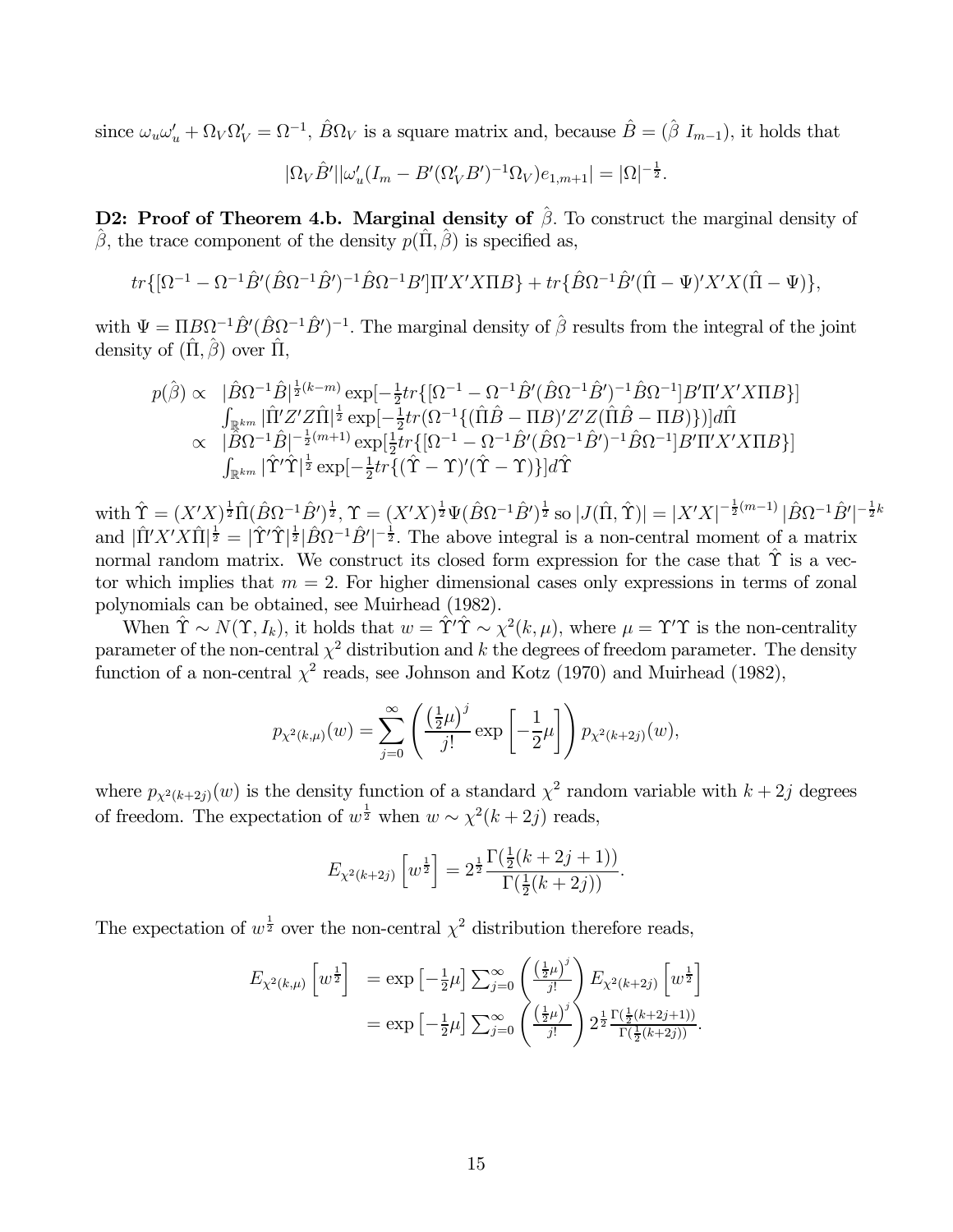so the expression of the integral involved in the density of  $\hat{\beta}$  is

$$
\int |\hat{\Upsilon}'\hat{\Upsilon}|^{\frac{1}{2}} \exp\left[-\frac{1}{2}tr\left(\left(\hat{\Upsilon}-\Upsilon\right)'\left(\hat{\Upsilon}-\Upsilon\right)\right)\right] d\hat{\Upsilon} \propto E_{\chi^2(k,\mu)} \left[w^{\frac{1}{2}}\right]
$$
  
\n
$$
\propto \exp\left[-\frac{1}{2}\Upsilon'\Upsilon\right] \sum_{j=0}^{\infty} \left(\frac{\left(\frac{1}{2}\Upsilon'\Upsilon\right)^j}{j!} 2^{\frac{1}{2}} \frac{\Gamma\left(\frac{1}{2}(k+2j+1)\right)}{\Gamma\left(\frac{1}{2}(k+2j)\right)}\right)
$$
  
\n
$$
\propto \exp\left[-\frac{1}{2}\Omega^{-1}\hat{B}'\left(\hat{B}\Omega^{-1}\hat{B}'\right)^{-1}\hat{B}\Omega^{-1}B'\Pi'X'X\Pi B\right]
$$
  
\n
$$
\sum_{j=0}^{\infty} \left(\frac{1}{j!}\left(\frac{\left(B\Omega^{-1}\hat{B}'\right)^2\Pi'X'X\Pi}{2\hat{B}\Omega^{-1}\hat{B}'}\right)^j 2^{\frac{1}{2}} \frac{\Gamma\left(\frac{1}{2}(k+2j+1)\right)}{\Gamma\left(\frac{1}{2}(k+2j)\right)}\right)
$$

such that the density of  $\hat{\boldsymbol{\beta}}$  becomes

$$
p(\hat{\beta}) \propto \left| \hat{B} \Omega^{-1} \hat{B}' \right|^{-\frac{1}{2}(m+1)} \exp \left[ -\frac{1}{2} (\Omega^{-1} B' \Pi' X' X \Pi B) \right]
$$
  
\n
$$
\sum_{j=0}^{\infty} \left( \frac{1}{j!} \left( \frac{(B \Omega^{-1} \hat{B}')^2 \Pi' X' X \Pi}{2 \hat{B} \Omega^{-1} \hat{B}'} \right)^j 2^{\frac{1}{2}} \frac{\Gamma(\frac{1}{2}(k+2j+1))}{\Gamma(\frac{1}{2}(k+2j))} \right)
$$
  
\n
$$
\propto \exp \left[ -\frac{1}{2} tr \left( \Omega^{-1} B' \Pi' X' X \Pi B \right) \right] \left| \Omega_{VV}^{-1} + \left( \Omega_{uV} \Omega_{VV}^{-1} - \hat{\beta}' \right)' \Omega_{u u. V}^{-1} \left( \Omega_{uV} \Omega_{VV}^{-1} - \hat{\beta}' \right) \right|^{-\frac{1}{2}(m+1)}
$$
  
\n
$$
\sum_{j=0}^{\infty} \left[ \left( \frac{\left| \Omega_{VV}^{-1} + \left( \Omega_{uV} \Omega_{VV}^{-1} - \beta' \right)' \Omega_{u u. V}^{-1} \left( \Omega_{uV} \Omega_{VV}^{-1} - \hat{\beta}' \right) \right|^{2} \Pi' X' X \Pi}{2 \left| \Omega_{VV}^{-1} + \left( \Omega_{uV} \Omega_{VV}^{-1} - \hat{\beta}' \right)' \Omega_{u u. V}^{-1} \left( \Omega_{uV} \Omega_{VV}^{-1} - \hat{\beta}' \right) \right|} \right)^j \frac{\Gamma(\frac{1}{2}(k+2j+1))}{j! \Gamma(\frac{1}{2}(k+2j))} \right]
$$

since

$$
\begin{aligned}\n\left|\hat{B}\Omega^{-1}\hat{B}'\right| &= |\Omega_{VV}^{-1} + (\Omega_{uV}\Omega_{VV}^{-1} - \hat{\beta}')'\Omega_{uu,V}^{-1}(\Omega_{uV}\Omega_{VV}^{-1} - \hat{\beta}')| \\
\text{and } \left|B\Omega^{-1}\hat{B}'\right| &= \left|\Omega_{VV}^{-1} + (\Omega_{uV}\Omega_{VV}^{-1} - \beta')'\Omega_{uu,V}^{-1}(\Omega_{uV}\Omega_{VV}^{-1} - \hat{\beta}')\right|,\n\end{aligned}
$$

with  $\Omega_{uu,V} = \Omega_{uu} - \Omega_{uV} \Omega_{VV}^{-1} \Omega_{Vu}.$ 

E. Proof of Theorem 5: Appropriate value of  $\Omega$  for the density of  $\hat{\beta}$ . To determine the appropriate value of  $\Omega$  that we need to use for the density of  $\hat{\beta}$ , we use an estimator of  $\Omega$  and analyze the joint density of  $\hat{\beta}$  and this estimator. Usage of an estimator  $\hat{\Delta}$  of  $\Omega$  in the marginal density of  $\hat{\beta}$  (15) implies that it becomes a conditional density given  $\hat{\Delta}$  and is given by

$$
p(\hat{\beta}|\hat{\Delta}) \propto \exp\left[-\frac{1}{2}tr(\hat{\Delta}^{-1}B'\Pi'X'X\Pi B)\right] \left|\hat{B}\hat{\Delta}^{-1}\hat{B}'\right|^{-\frac{1}{2}(m+1)}
$$

$$
\sum_{j=0}^{\infty} \left(\frac{1}{j!} \left(\frac{(B\hat{\Delta}^{-1}\hat{B}')^2\Pi'X'X\Pi}{2\hat{B}\hat{\Delta}^{-1}\hat{B}'}\right)^j 2^{\frac{1}{2}} \frac{\Gamma(\frac{1}{2}(k+2j+1))}{\Gamma(\frac{1}{2}(k+2j))}\right).
$$

The joint density of  $\hat{\Delta}$  and  $\hat{\beta}$  results from multiplying the marginal density of  $\hat{\Delta}$  by the conditional density of  $\hat{\beta}$  given  $\hat{\Delta}$ ,

$$
p(\hat{\beta}, \hat{\Delta}) = p(\hat{\beta}|\hat{\Delta})p(\hat{\Delta}).
$$

The presence of  $\exp \left[-\frac{1}{2}tr(\hat{\Delta}^{-1}B'\Pi'X'X\Pi B)\right]$  in the conditional density of  $\hat{\beta}$  given  $\hat{\Delta}$  implies that the location of the density of  $\hat{\Delta}$  changes. This results since we use  $\hat{\Delta}$  to solve  $(\hat{\beta}, \hat{\Pi})$  from  $(\hat{\delta}, \hat{\Gamma})$ . Hence,  $(\hat{\beta}, \hat{\Pi})$  is not independent of  $\hat{\Delta}$  while  $(\hat{\delta}, \hat{\Gamma})$  is independent of  $\hat{\Delta}$ . The influence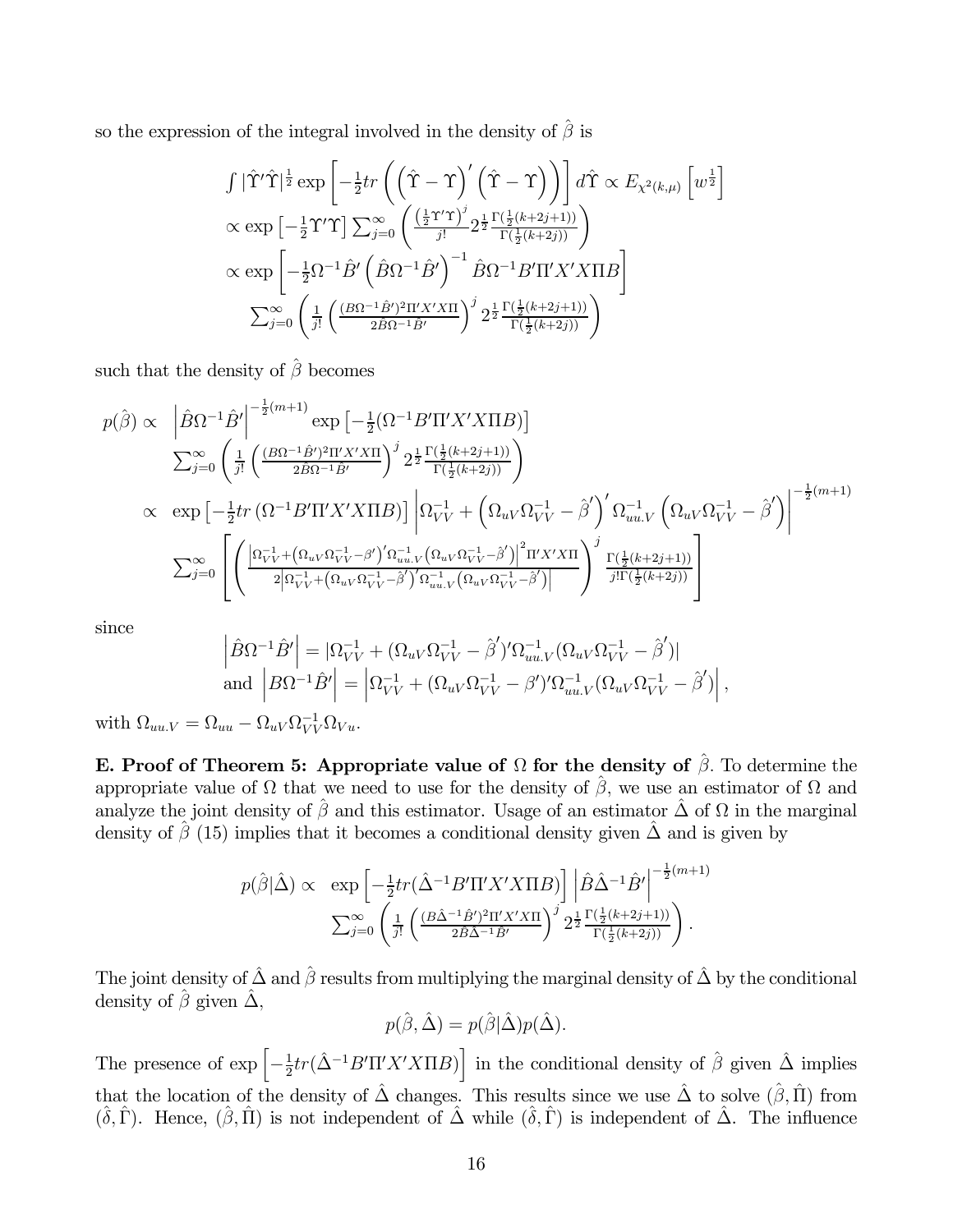on the density of  $\hat{\Delta}$  is most straightforward to show when: 1.  $p(\hat{\Delta})$  is such that it has  $\hat{\Delta}^{-1}$  in the exponent term, 2.  $\hat{\Delta}$  is independent of  $\hat{\Phi}$  and 3.  $p(\hat{\Delta})$  has a mean that is proportional to  $\Omega$ such that  $\hat{\Delta}$  can be used to solve  $(\hat{\beta}, \hat{\Pi})$  from  $(\hat{\delta}, \hat{\Gamma})$ . The covariance matrix estimator  $\hat{\Omega} = \frac{1}{T-k}(y)$  $X/M_Z(y|X)$ , that is independent of  $\hat{\Phi}$  and has a Wishart distribution with  $T - k$  degrees of freedom, does not satisfy the first condition because its density function reads

$$
p(\hat{\Omega}) \propto |\hat{\Omega}|^{-\frac{1}{2}(T-k-m-2)} \exp\left[-\frac{1}{2}tr\left(\hat{\Omega}(T-k)\Omega\right)\right].
$$

We therefore use the infeasible estimator of  $\Omega$ ,  $\hat{\Delta} = \Omega \hat{\Omega}^{-1} \Omega$ . The estimator  $\hat{\Delta}$  is infeasible since it depends on the unknown covariance matrix  $\Omega$ . Since we only use it to analyze the change of the location of the density of  $\Delta$ , the infeasibility is not a problem for our analysis. The distribution of  $\hat{\Delta}$  is an inverted Wishart distribution with density function

$$
p(\hat{\Delta}) \propto |\hat{\Delta}|^{-\frac{1}{2}(T-k+m+1)} \exp\left[-\frac{1}{2}tr\left(\hat{\Delta}^{-1}(T-k)\Omega\right)\right]
$$

and mean  $\frac{T-k}{T-k-m-1}\Omega_0$ . The joint density of  $(\hat{\beta}, \hat{\Delta})$  reads

$$
p(\hat{\beta}, \hat{\Delta}) \propto |\hat{\Delta}|^{-\frac{1}{2}(T-k+m+1)} \exp\left[-\frac{1}{2}tr(\hat{\Delta}^{-1}(T-k)\{\Omega+B'\Pi'\frac{X'X}{T-k}\Pi B\})\right] |\hat{\beta}\hat{\Delta}^{-1}\hat{B}'|^{\frac{-\frac{1}{2}(m+1)}{2}} \sum_{j=0}^{\infty} \left(\frac{1}{j!} \left(\frac{(B\hat{\Delta}^{-1}\hat{B}')^2\Pi'X'X\Pi}{2\hat{\beta}\hat{\Delta}^{-1}\hat{B}'}\right)^j 2^{\frac{1}{2}} \frac{\Gamma(\frac{1}{2}(k+2j+1))}{\Gamma(\frac{1}{2}(k+2j))}\right).
$$

For large values of  $T (T > 25)$ ,

$$
|\hat{\Delta}|^{-\frac{1}{2}(T-k+m+1)} \exp\left[-\frac{1}{2}tr(\hat{\Delta}^{-1}(T-k)\{\Omega+B'\Pi'\frac{X'X}{T-k}\Pi B\})\right],
$$

becomes a point mass at  $\hat{\Delta} = \Omega + B'\Pi'\frac{X'X}{T-k}\Pi B$  so the marginal density of  $\hat{\beta}$  is for large values of  $T,$ 

$$
p(\hat{\beta}) \propto \left| \hat{B}\hat{\Delta}^{-1}\hat{B}' \right|^{-\frac{1}{2}(m+1)} \sum_{j=0}^{\infty} \left( \frac{1}{j!} \left( \frac{(B\hat{\Delta}^{-1}\hat{B}')^2 \Pi' X' X \Pi}{2\hat{B}\hat{\Delta}^{-1}\hat{B}'} \right)^j 2^{\frac{1}{2}} \frac{\Gamma(\frac{1}{2}(k+2j+1))}{\Gamma(\frac{1}{2}(k+2j))} \right),
$$

with  $\hat{\Delta} = \Omega + B' \Pi' \frac{X'X}{T-k} \Pi B$ . This shows the value of  $\Omega$  that we should use for the marginal density of  $\hat{\beta}$ .

### References

- [1] Anderson, T.W., N. Kunitomo, and T. Sawa. Comparison of the Densities of the TSLS and LIMLK estimators for Simultaneous Equations. In F.G. Adams and B.G. Hickman, editor, Global Econometrics: Essays in Honor of Lawrence R. Klein, pages 102—124. MIT Press, 1983.
- [2] Chao, J.C. and P.C.B. Phillips. Jeffreys prior analysis of the simultaneous equations model in the case with n+1 endogenous variables. Journal of Econometrics, 111:251—284, 2002.